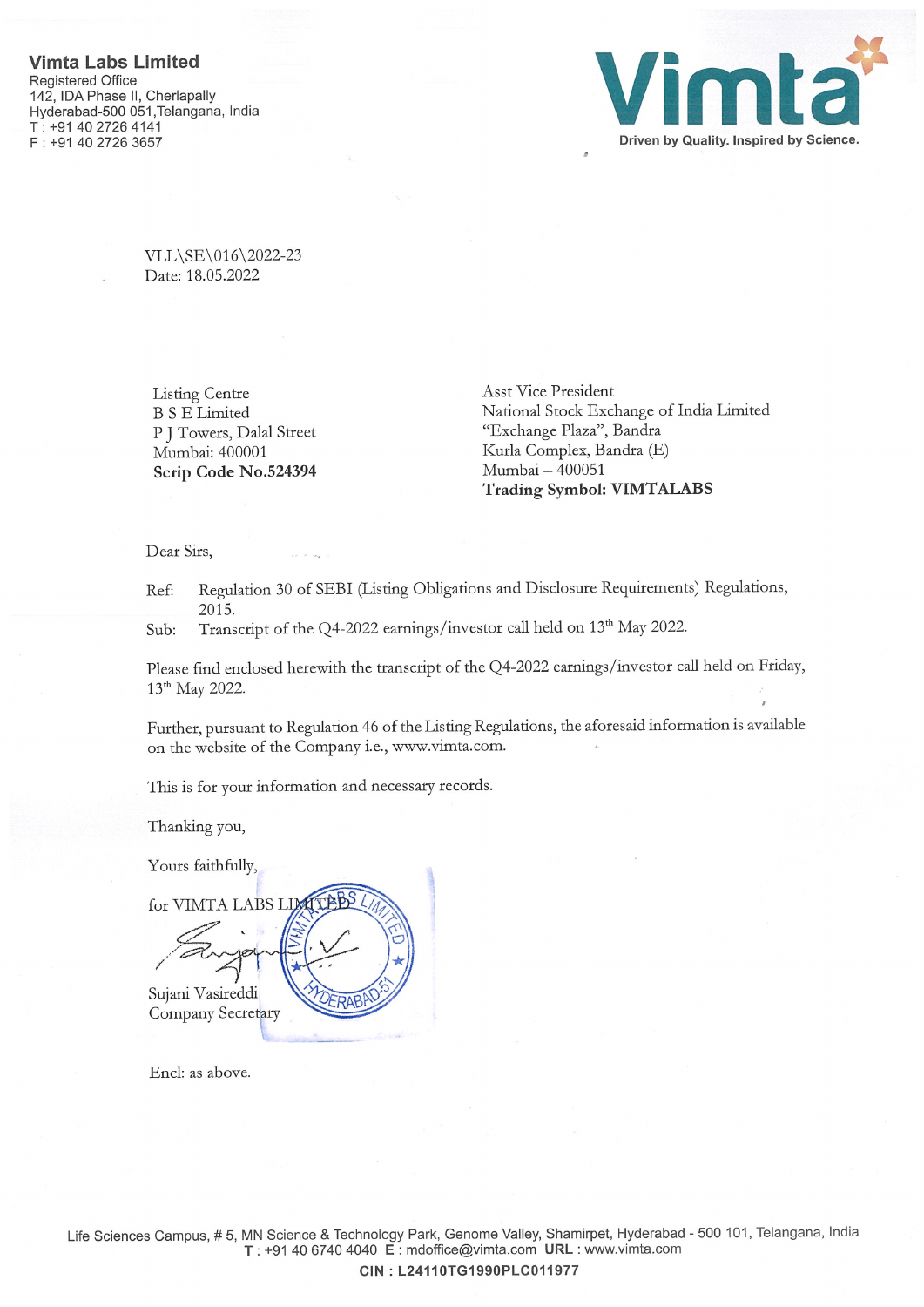

## "Vimta Labs Limited Q4 FY2022 Earnings Conference Call"

**May 13, 2022** 



|                   | <b>MANAGEMENT: MS. HARITA VASIREDDI-MANAGING DIRECTOR</b> |
|-------------------|-----------------------------------------------------------|
|                   | MR. SATYA SREENIVAS NEERUKONDA - EXECUTIVE                |
|                   | <b>DIRECTOR</b>                                           |
|                   | MR. NARAHAI NAIDU - CHIEF FINANCIAL OFFICER               |
|                   | MS. SUJANI VASIREDDI – COMPANY SECRETARY                  |
| <b>MODERATOR:</b> | MR. VISHAL MANCHANDA - NIRMAL BANG EQUITIES               |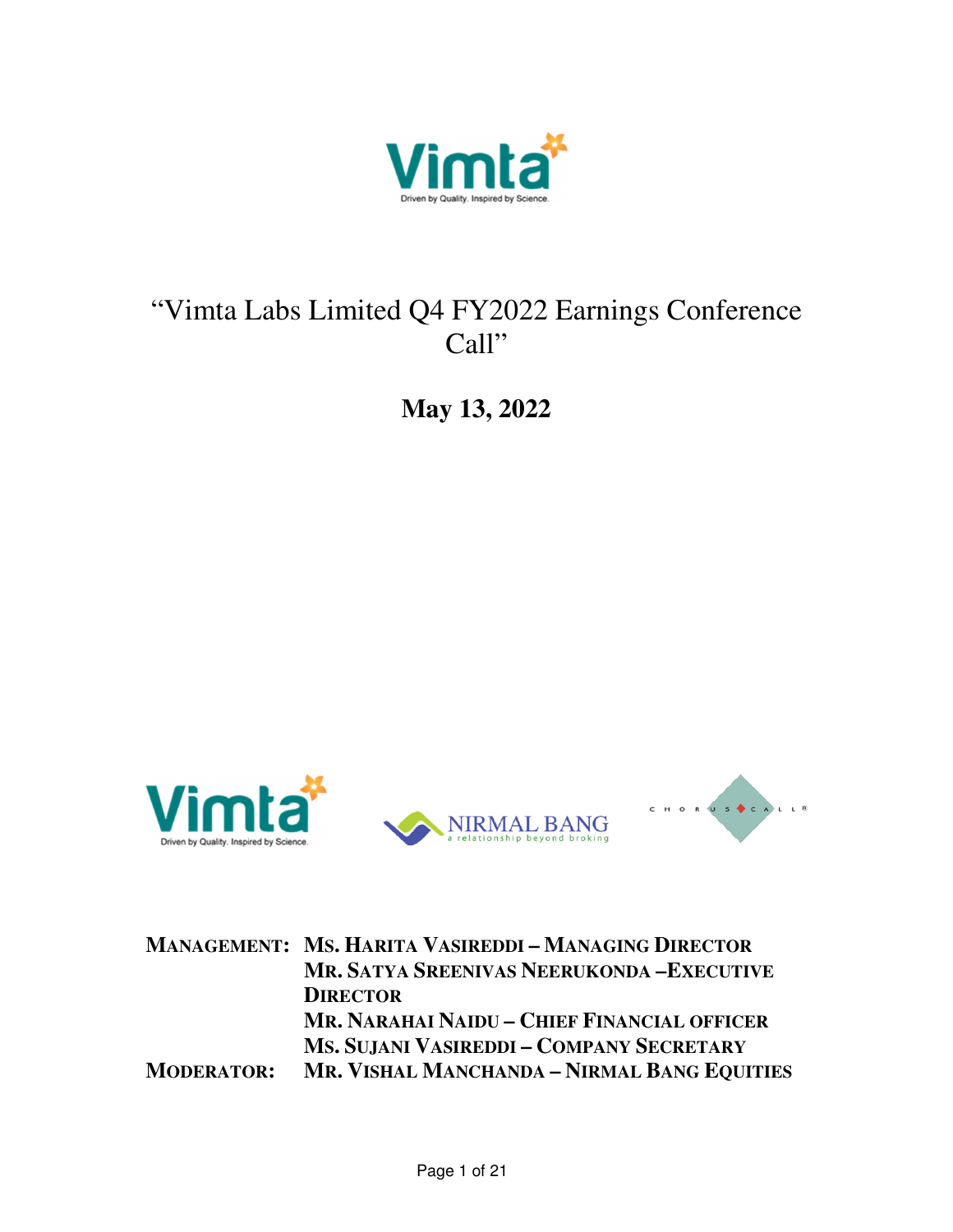

| <b>Moderator:</b>        | Ladies and gentlemen good day and welcome to the Vimta Labs Limited Earnings Conference<br>Call hosted by Nirmal Bang Equities Private Limited.                                                                                                                                                                                                                                                               |
|--------------------------|---------------------------------------------------------------------------------------------------------------------------------------------------------------------------------------------------------------------------------------------------------------------------------------------------------------------------------------------------------------------------------------------------------------|
|                          | As a reminder, all participants' lines will be in the listen-only mode and there will be an<br>opportunity for you to ask questions after the presentation concludes. Should you need assistance<br>during the conference call, please signal an operator by pressing '*' then '0' on your touchtone<br>phone. Please note that this conference is being recorded.                                            |
|                          | I now hand the conference over to Mr. Vishal Manchanda from Nirmal Bang Equities. Thank<br>you and over to you sir.                                                                                                                                                                                                                                                                                           |
| <b>Vishal Manchanda:</b> | Good morning everyone on behalf of Nirmal Bang Institutional Equities. I welcome you to<br>Vimta Labs Q4 FY2022 Earnings Conference Call. I thank the Vimta Labs Management for<br>giving us an opportunity to host the call.                                                                                                                                                                                 |
|                          | Today, we have with us the senior management of the company represented by Ms. Harita<br>Vasireddi - Managing Director, Mr. Satya Sreenivas Neerukonda - Executive Director, Mr.<br>Narahai Naidu – Chief Financial Officer, Ms. Sujani Vasireddi – Company Secretary.                                                                                                                                        |
|                          | I now hand over the call to the company management for opening comments. Over to you,<br>Madam.                                                                                                                                                                                                                                                                                                               |
| Harita Vasireddi:        | Thank you Vishal. Good morning to all. Thank you for joining us in our Earnings Call covering<br>Q4 and full year FY2022 Results. We are very pleased to have this opportunity to update you<br>on our progress and answer your questions.                                                                                                                                                                    |
|                          | Overall, for us, the financial year 2021-2022 operationally has been quite robust, where we<br>substantially increased our sales and profitability. Q4 and as such the entire year will remain a<br>major milestone period for our food testing services and electronics and electric testing services.                                                                                                       |
|                          | As you may all know, we won the 25 years contract with FSSAI to set up and operate the<br>National Food Laboratory at JNPT, Mumbai which is in a PPP model and we have obtained<br>accreditation for 70% of testing scope in the fourth quarter and will be going in for a second<br>phase of accreditation in June'22. The lab operations commenced in $Q4$ FY22 and is steadily<br>delivering the revenues. |
|                          | Likewise, during the quarter, we have also commenced the commercial operations of our new<br>service area that is testing of electronics and electrical products. We strongly believe that our<br>core strategy of service diversity continues to make our business more resilient and enable long-<br>term sustainable growth.                                                                               |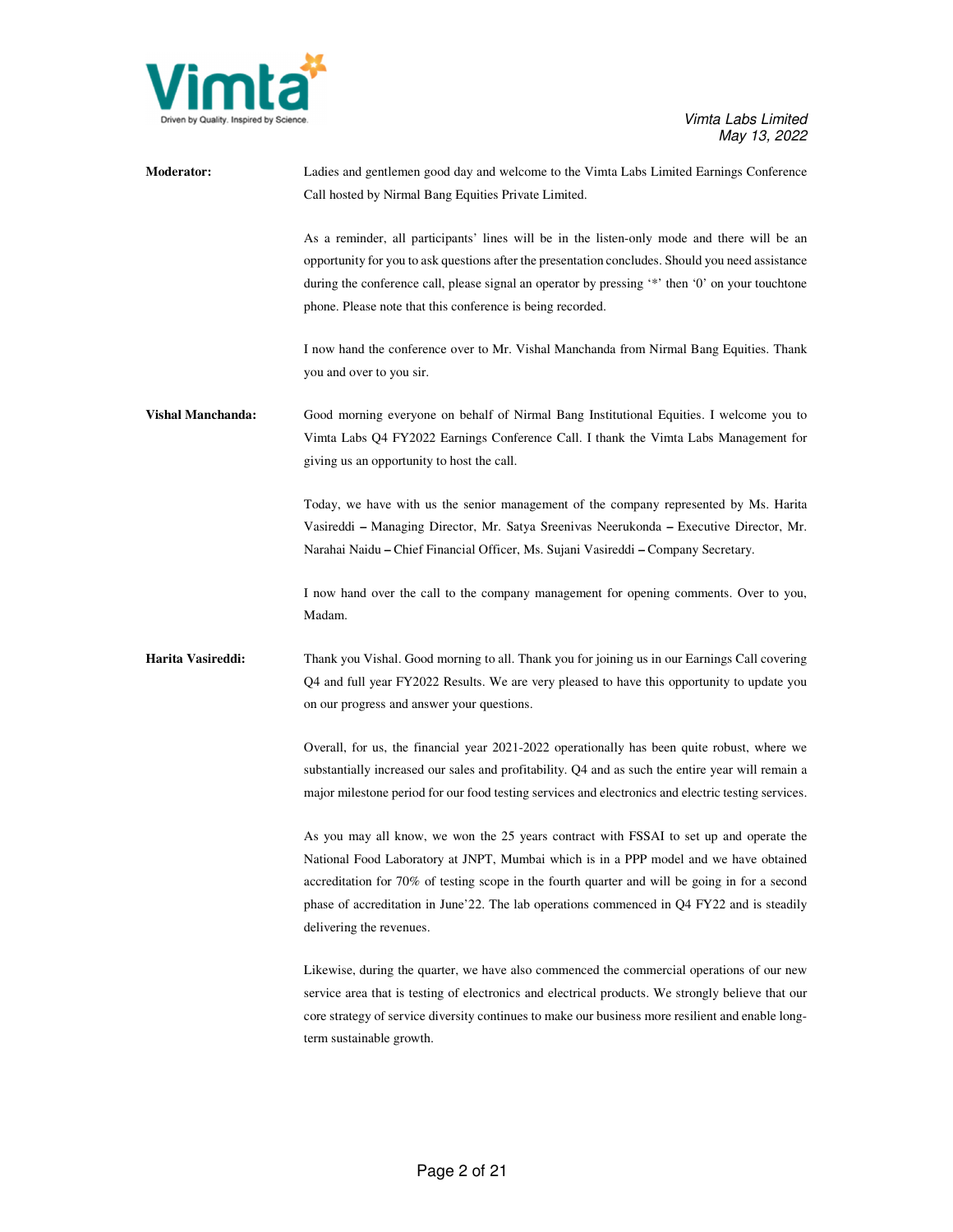

We continue to focus on our key business drivers which are quality, knowledge, technology and service innovations. We had two good US FDA remote record reviews with no observation. We continue to invest in expanding and up grading our technology to meet the service requirements.

I will share a few key highlights of the quarter and later on our CFO Mr. Narahai, will get into a little more detail on the numbers.

As I said, sequentially we have increased our revenue numbers quite well. We achieved consolidated revenue from operations of Rs.740.9 million with a growth of about 10% from the previous quarter and 23.8% over the corresponding quarter previous year. We achieved an EBITDA of Rs.234.8 million for the quarter with a growth of 10% compared to previous quarter and a growth of about 39% compared to corresponding quarter previous year.

With respect to full year performance:

We achieved a consolidated revenue from operations of Rs.2782.8 million which is growth of about 32% year-on-year. So, in many ways it turned out to be a very good year for us. On the operations side, most of our service sectors continued to grow steadily which lays a good path to meet our short-term as well as long-term growth objectives. We entered the new financial year with higher order book and the visibility remains to be good. Accordingly, we are moving towards adding additional lab phase to our existing facilities at Genome Valley, Hyderabad. We are estimating to incur about Rs.60 crores of investments for this expansion in the next two years. This is basically to have a facility that will augment the growth of the organization.

So, with this I conclude my opening comments and request Narahai to please take over. Thank you.

**Narahai Naidu:** Thank you Ms. Harita. Good morning everyone. Thank you Vishal for organizing the call. Thank you for joining us for our Q4 and Full Year Results Conference Call.

> We are pleased to take you to the consolidated financial performance of the company for Q4 followed by the full year ended March 2022. I will begin with the commentary on the revenue from operations. Revenue from operation for Q4 FY2022 INR 740.8 million as compared to Rs.673.4 million in Q3 FY2022. This translates to a growth of 10% sequentially and 23.8% on a YoY basis.

EBITDA for the quarter grew by about 10% sequentially and 38.7% on a YoY basis.

For the quarter, cost of materials decreased by 4.2% which is significant compared to previous quarter, driven by higher revenue from operations. Employee benefit expense commensurate with the increase in revenue from operations. However, the positive impact of economies of scale from higher revenues where to an extent offset by higher G&A expenses, largely due to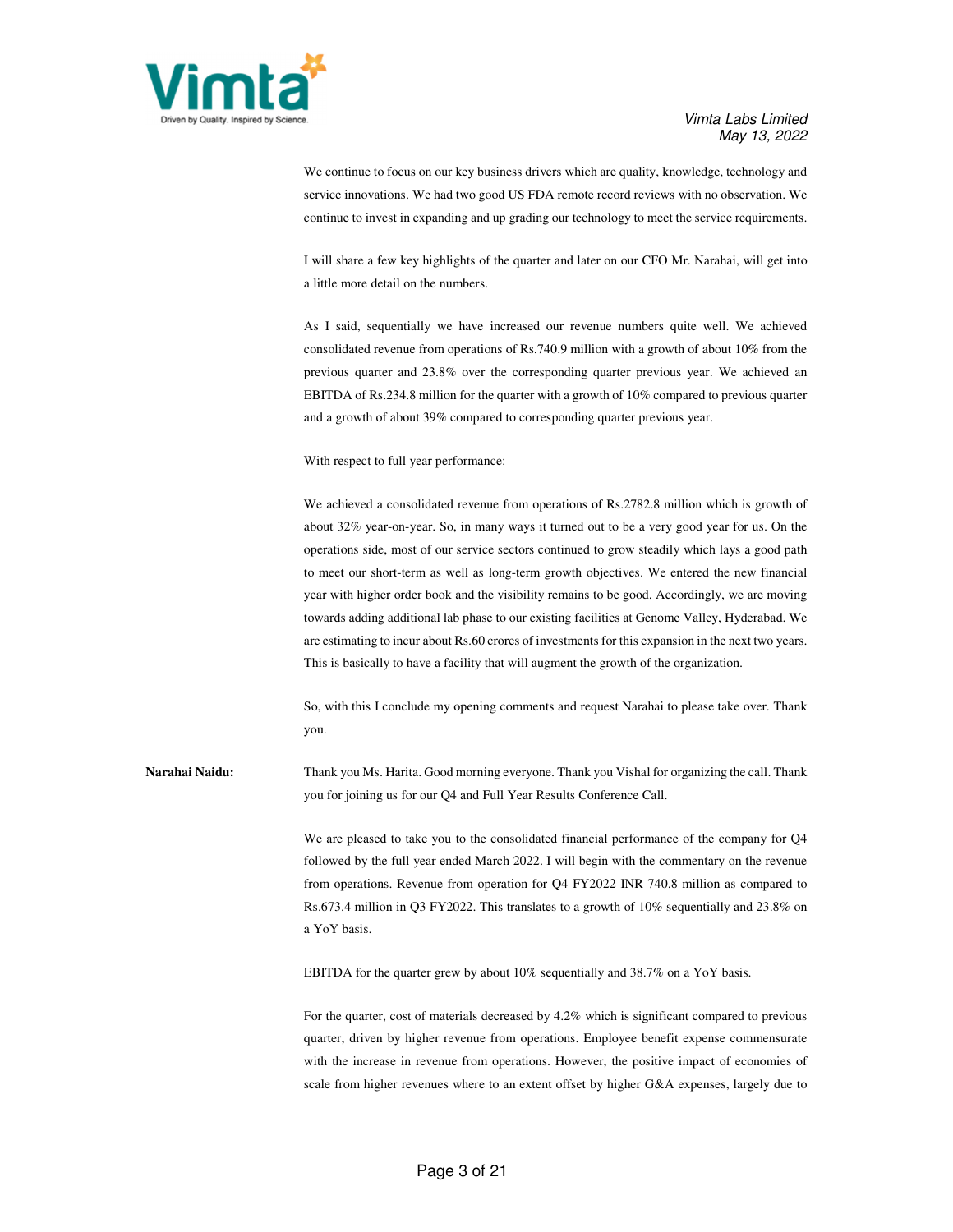

higher travel expense, sales commission. Further, there was a higher depreciation, owing to the capitalization of our new product line which is electronics and electrical division.

Profit before tax for the quarter is at Rs.162.3 million which is a growth of 54% compared to corresponding previous quarter. Moving on to full year performance. Revenue from operations for FY2022 stands at Rs.2782.8 million as compared to Rs.2106.7 million in the previous financial year. This translates to an EBITDA growth of 32.1% and for the full year the growth is about 50% compared to previous financial year.

For the full financial year as well, the cost of materials decreased by 4.3% which is again substantial, driven by higher revenue from operations. The employee benefit expense for the full year in percentage, we have done decrease by 1.6% which also includes employee compensation expense on grant of options of Rs.29 million. The finance cost for the full year has decreased mainly due to the change in mix of products largely due to availing of multi- currency loans as well as significant reduction in working capital utilization during the year.

During the financial year, we repaid a debt of about Rs.106 million and after the repayment of the debt, there is positive cash of Rs.108 million at the end of financial year. The profit before tax after providing for exceptional item of Rs.12.2 million stands at Rs. 556.8 million which is growth of 95% compared to previous financial year. The net profit for the full year increased by about 93.1% and stands at Rs.413.3 million. The better profit realization for the full year had increased in return on capital employed which stands at 24.72% compared to 78.56% in the previous financial year.

With this brief summary, I would like to hand over back to the operator and would be happy to take any further questions.

**Moderator:** Thank you Sir. We will now begin the question answer session. We have the first question from the line of Ankit from Bamboo Capital. Please go ahead.

**Ankit:** Madam, if you can broadly talk about how are the segmentary performance over the last year, I know you do not disclose the numbers but in terms of qualitative, if you can give a heads up on how has been the growth in our food, diagnostic and environment, if you can broadly explain about last year growth. What has been major growth driver for us during FY2022.

**Harita Vasireddi:** As such we do not segmentalize our revenues for our service vertical. We treat it all as testing and contract research revenue. I will not be able get into the statistics of it but I can just say that 60% of our business is from the pharma contract research and testing services and the rest is distributed in food, clinical diagnostics and environment business and of course, the latest one is electronics and electrical. And for us all sectors are doing fairly well. Electronics and electrical which we call E&E, E&E is still a baby for us. Its maiden operation was only in the last quarter, so we are yet to enter into the market and test the waters thoroughly.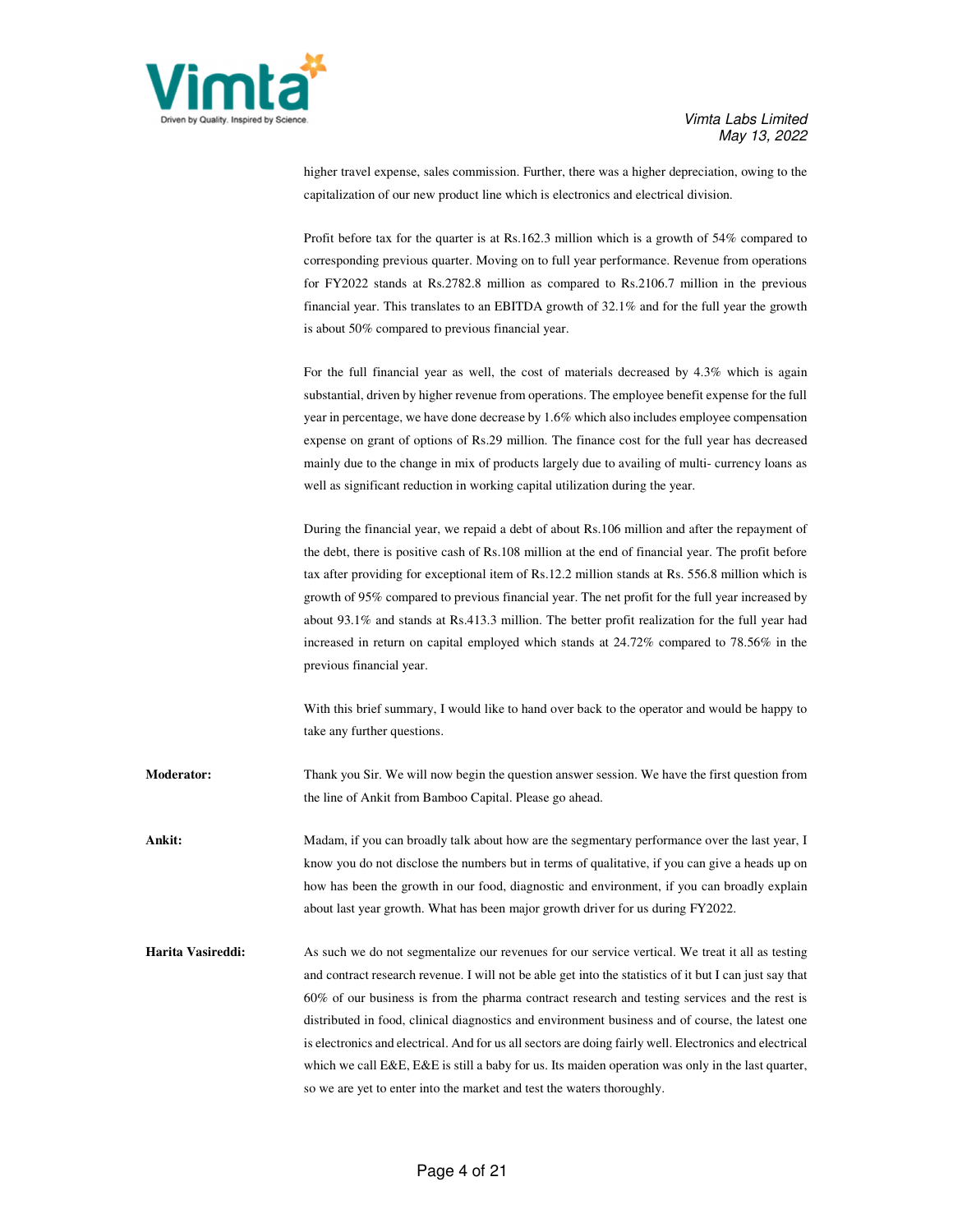

| Ankit:            | Madam, you said your targeted revenue values of Rs.550-600 crores over the next three years.        |
|-------------------|-----------------------------------------------------------------------------------------------------|
|                   | How our strategy is evolving on the diagnostic testing side. If we are not able to achieve the kind |
|                   | of growth that you are expecting from diagnostic division, the other segment's growth will be       |
|                   | sufficient enough to cover for the lack of growth which might be there from the diagnostic side     |
|                   | and how confident are you staying to the targeted growth of Rs.550-600 crores revenue in next       |
|                   | three years.                                                                                        |
|                   |                                                                                                     |
| Harita Vasireddi: | We are very confident about that goal; we have set for ourselves of about Rs.500 plus crores by     |
|                   | FY2025. The last year's performance gives us more confidence with respect to that goal for us.      |
|                   | Diagnostics yes, will be a key driver as we are reaching there but then we have multiple service    |
|                   | verticals, even if one or two do not do as per expectations, we are confident of pushing majority   |
|                   | of the services forward to reach those targets.                                                     |
|                   |                                                                                                     |

Ankit: Sure, last question on order book we will able to use. In your opening comments you spoke about a very significant higher order and revenue will increase. Do not just give us the number but in terms of compared to last year, how much of order book will increase in terms of percentage if u can broadly give some view on that.

**Harita Vasireddi:** See, half of the services are kind of retail in nature. There the order books are not going to be there. But remaining half of our business is based on projects, for example environment services are project based, our preclinical, clinical research services are also project based. So, environment, we are seeing at least a 20% increase in our order book and likewise for the pharma projects.

Ankit: So, pharma also we are seeing a 20% increase in order book.

**Harita Vasireddi:** Preclinical, clinical research, environment.

**Ankit:** Okay, and last question was on the recognition and JNPT lab that you have setup. How is this revenue is being recognized, because we have incorporated another company subsidiary for that but I was looking at the numbers, but these numbers, I am like not sure if you tell us how has been the revenue from those services and has been broken even in the past few months, since we have started operations there.

**Harita Vasireddi:** Okay, our wholly owned subsidiary name is EMTAC Laboratories. It is in the field of offering safety and quality testing services, environmental testing services for electronics and electrical products. So, with our EMI-EMC chamber capabilities that we have set up at Vimta Labs both these companies together offer a very nice package for the electronics and electrical industry. So, till now through EMTAC, we only had safety and environmental testing but once you add the EMI-EMC capability it is a very good offering that we provide in the industry. So, the EMI-EMC facility should also augment the sales in EMTAC, because they are complementary in nature. So, we should see good growth even in EMTAC during the coming year. Coming to National Food Laboratory JNPT like I said the operations started in our Q4. We have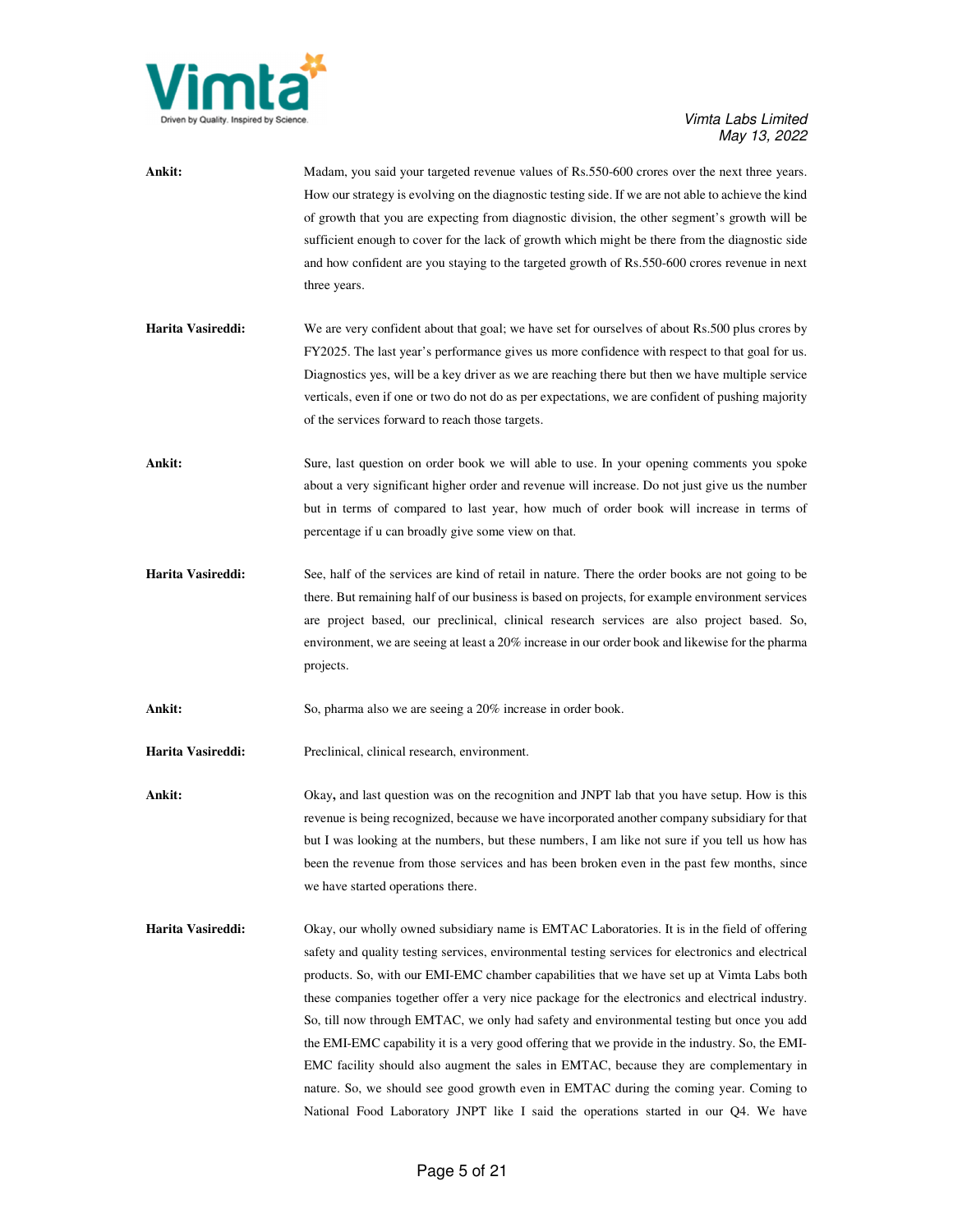

|                       | accreditation for about 70% of the scope, 30% scope is remaining which is phase-2 for us. Once       |
|-----------------------|------------------------------------------------------------------------------------------------------|
|                       | we complete that Phase-2 accreditation that is when we have the full accreditation scope for         |
|                       | testing and we will be able to realize the full potential of the samples for that laboratory.        |
| Ankit:                | It will be reflected in our consolidated revenue from going forward like the numbers for the         |
|                       | laboratory that you have set up at JNPT?                                                             |
| Narahai Naidu:        | Yes, the revenues for quarter 4 also includes the revenue recognized through NFL Lab set up.         |
|                       | This will be a part of our consolidated as well as standalone revenues.                              |
| Ankit:                | And are we broken even there or we are just incurring some, operating losses since we have just      |
|                       | started there.                                                                                       |
| Narahai Naidu:        | As such, we are not seeing profitability that way, but of course we are expecting a profitable       |
|                       | investment.                                                                                          |
| Moderator:            | Thank you. We have the next question from the line Abhishek Shah from Valcore Capital.               |
| <b>Abhishek Shah:</b> | Just sort of adding a little, just confirming, you mentioned that 70% of volumes that we were        |
|                       | looking in the FSSAI lab, those are already recognized as of Q4? Is that understanding, correct?     |
| Harita Vasireddi:     | Yes, I said 70% scope. Scope is different from volume. Volume wise, we are recognized for            |
|                       | almost catering to about 80% of the sample inflow. Some samples in the scope, they deliver           |
|                       | lower volume as the imports are lower for the food category. The other product for which we          |
|                       | are accredited, they have higher volumes of imports into the country. So, we are focused on          |
|                       | higher volume products but that is phase 1 which is completed and now remaining are the ones         |
|                       | which are in lower volumes which we will be taking up in Phase-2.                                    |
| <b>Abhishek Shah:</b> | Madam, just another data point, how many samples are we targeting for FY2023 again in this<br>field? |
| Harita Vasireddi:     | We do not target any samples that all depends on the imports for the country. 60% of the food        |
|                       | imports for our country, happens through the JNPT port and it is a public information that is        |
|                       | available, sometimes it is a little seasonal. We can go and look at that information.                |
| <b>Abhishek Shah:</b> | Madam, how many employees have we put in the FSSAI lab?                                              |
| Harita Vasireddi:     | There are about 50 people employed at NFL lab as of now.                                             |
| <b>Abhishek Shah:</b> | Madam, do you expect any further ESOP cost to come in FY2023.                                        |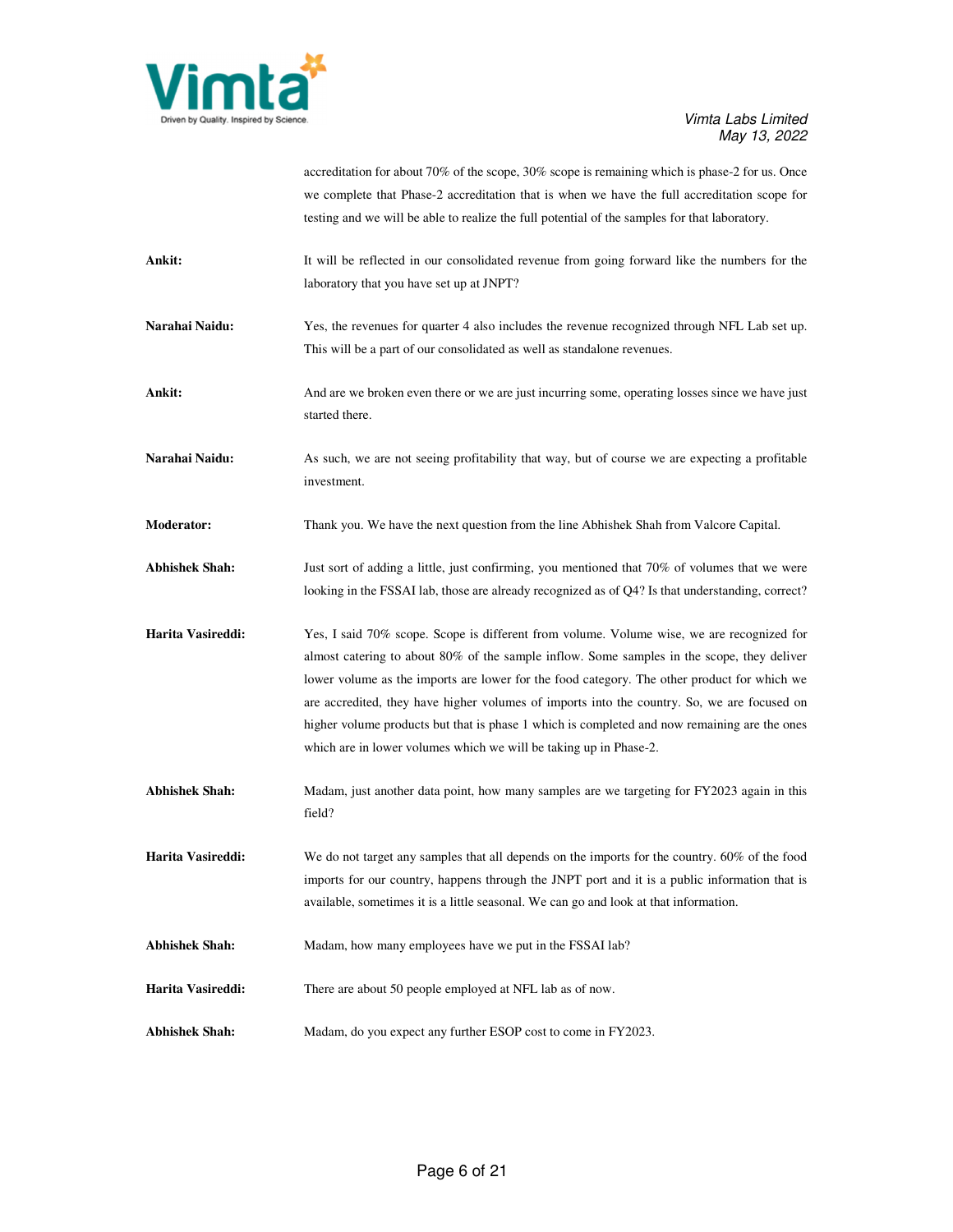

| Narahai Naidu:        | Yes, the entire vesting is spread across five years. So, we expect some sort of cost to be booked<br>in future years as well, but going forward it may go down because the initial years will be taking<br>a larger hit                                                                                                                                                                                                                                                                                   |
|-----------------------|-----------------------------------------------------------------------------------------------------------------------------------------------------------------------------------------------------------------------------------------------------------------------------------------------------------------------------------------------------------------------------------------------------------------------------------------------------------------------------------------------------------|
| <b>Abhishek Shah:</b> | Madam, one last thing was other expenses increased from Rs.9 crores to Rs.12 crores, does it<br>have any one-off or this is expected to sustain.                                                                                                                                                                                                                                                                                                                                                          |
| Narahai Naidu:        | This includes commission from the revenue recognized on NFL revenue and also there is<br>provision for bad debts and bad debts written-off during the quarter which resulted in an increase<br>in other expense during Q4 FY22. Also, we had higher travel, sales promotion and<br>communication expenditure with the increase in travel of our employees.                                                                                                                                                |
| <b>Abhishek Shah:</b> | Right, so of the 12 crores what will be the one-off, which may not be a recurring expense for the<br>coming quarter.                                                                                                                                                                                                                                                                                                                                                                                      |
| Narahai Naidu:        | This could be a recurring scenario but may not be at the same level because bad debts are<br>something we periodically evaluate and take a call based on its recoverability. So, we will not<br>be exactly able to say this is a one-off item.                                                                                                                                                                                                                                                            |
| <b>Abhishek Shah:</b> | Lastly Madam, just a suggestion, I think we missed the con call last time and the presentation it<br>really helps investors gain some comfort if we were at least, there is quarterly con call. I am sure<br>one-hour quarter is not an issue for you. So, I would really appreciate if that consistency is<br>maintained for investors invested in this, as there is a support system for us, while being invested<br>in this company for the next 4-5 years. That is a just a suggestion from our side. |
| Harita Vasireddi:     | Thank you. We will be putting up our investor presentation on the website shortly and try and<br>update it with every quarter results, as we go forward.                                                                                                                                                                                                                                                                                                                                                  |
| <b>Abhishek Shah:</b> | Alright and also the request on the con call, we can keep it consistent every quarter. I think last<br>year we skipped during the AGM quarter as well, just a request from our side.                                                                                                                                                                                                                                                                                                                      |
| Harita Vasireddi:     | Yes, our plan is do this once in six months because we also noticed that there is not much to<br>share within just a three-month period which is very short period. If there is some good news,<br>exciting news and then we are always happy to actually come and share it with you. But the plan<br>is now to do it at least once in six months and as such we have an AGM connect so that makes<br>it about three times in an year, which we thought is sufficient.                                    |
| <b>Abhishek Shah:</b> | Alright, so it will be every six months as such plus the AGM and depending if there is any other<br>news that you want to share, fair enough Madam. Thank you so much that is all from my side.                                                                                                                                                                                                                                                                                                           |
| Moderator:            | We have the next question from the line of Kapil who is an individual investor. Please go ahead.                                                                                                                                                                                                                                                                                                                                                                                                          |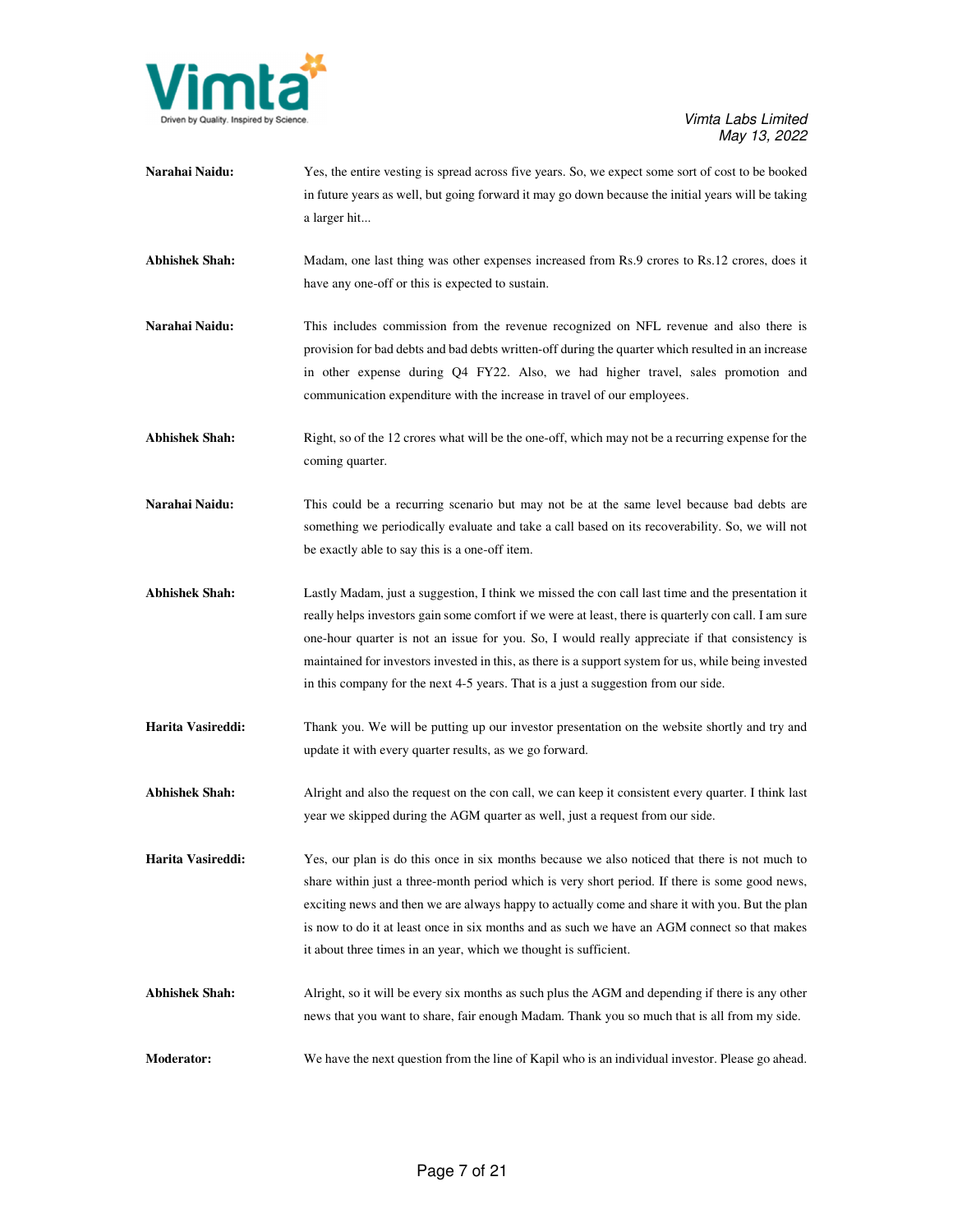

| Kapil:            | I have two questions about the business one is our government is working on this Health Star<br>Rating on the package food. So, does Vimta has any business opportunity in this and the size of<br>business opportunity?                                                                                                                                                                                                                                                                                                                                                     |
|-------------------|------------------------------------------------------------------------------------------------------------------------------------------------------------------------------------------------------------------------------------------------------------------------------------------------------------------------------------------------------------------------------------------------------------------------------------------------------------------------------------------------------------------------------------------------------------------------------|
| Harita Vasireddi: | I am sorry, I did not get the name of the initiative that you mentioned. Please repeat.                                                                                                                                                                                                                                                                                                                                                                                                                                                                                      |
| Kapil:            | This Health Star Rating on the package food rights, so the government is saying that Health Star<br>Rating is mandatory on all the package food. So, does Vimta has any role to play in that, in the<br>testing?                                                                                                                                                                                                                                                                                                                                                             |
| Harita Vasireddi: | We do offer package material testing. It is done mostly quite vigorously on the pharma side;<br>Food industry is slowly beginning to do it. Of course the regulation pushed is a little slow in the<br>food industry, but if there is regulation then we will automatically see an increase in testing<br>requirement around it.                                                                                                                                                                                                                                             |
| Kapil:            | Okay, thanks good to know and second question is regarding EMI-EMC business which is<br>recently opened. So, are we already generating revenue from that if it is going to have a good<br>revenue? Is Vimta planning to expand this business to other cities like, Danwar, Chennai, Delhi<br>where most of the hardware is made.                                                                                                                                                                                                                                             |
| Harita Vasireddi: | Yes, our revenues have started in Q4 and yes, we also have plans to expand these services into<br>other cities going forward. Like you righty mentioned, Pune and Bangalore would be the next<br>best option to consider when we think of expanding into other locations.                                                                                                                                                                                                                                                                                                    |
| Kapil:            | Okay and Madam, just one last question, how much as a percentage of total revenue we are<br>expecting from electronic testing business in next 2-3 years. Is it going to be $30\%$ , $10\%$ or what<br>revenue does Vimta see from this electronic testing business in Pune?                                                                                                                                                                                                                                                                                                 |
| Harita Vasireddi: | I am sorry, I will not be able to share that number like I always say, we do not segmentalize our<br>revenue. So, we will not be able to give that kind of bifurcation.                                                                                                                                                                                                                                                                                                                                                                                                      |
| <b>Moderator:</b> | We have the next question from the line of Sunil Kothari from Unique PMS. Please go ahead.                                                                                                                                                                                                                                                                                                                                                                                                                                                                                   |
| Sunil Kothari:    | Madam, my request to have some real detail presentation on our Company's capability and<br>ability to make investor aware what exactly we are doing and what scope we have? That will be<br>really helpful, I think you are promising since long that will be updating and putting a<br>presentation. So, just want to confirm those things, I am sure, it will be useful for us as an<br>investor. My question is on, you have some objective to reach to some revenue by 2025. This<br>Rs.60 crores investment will be enough to reach there or will it require some more? |
| Harita Vasireddi: | As of now, this is the investment that we see in terms of facility expansion. This is mostly again<br>to augment the growth of our pharma sector where we have seen very nice encouragement from<br>the industry during the last few years. But this is mostly for that, so as such, as the business                                                                                                                                                                                                                                                                         |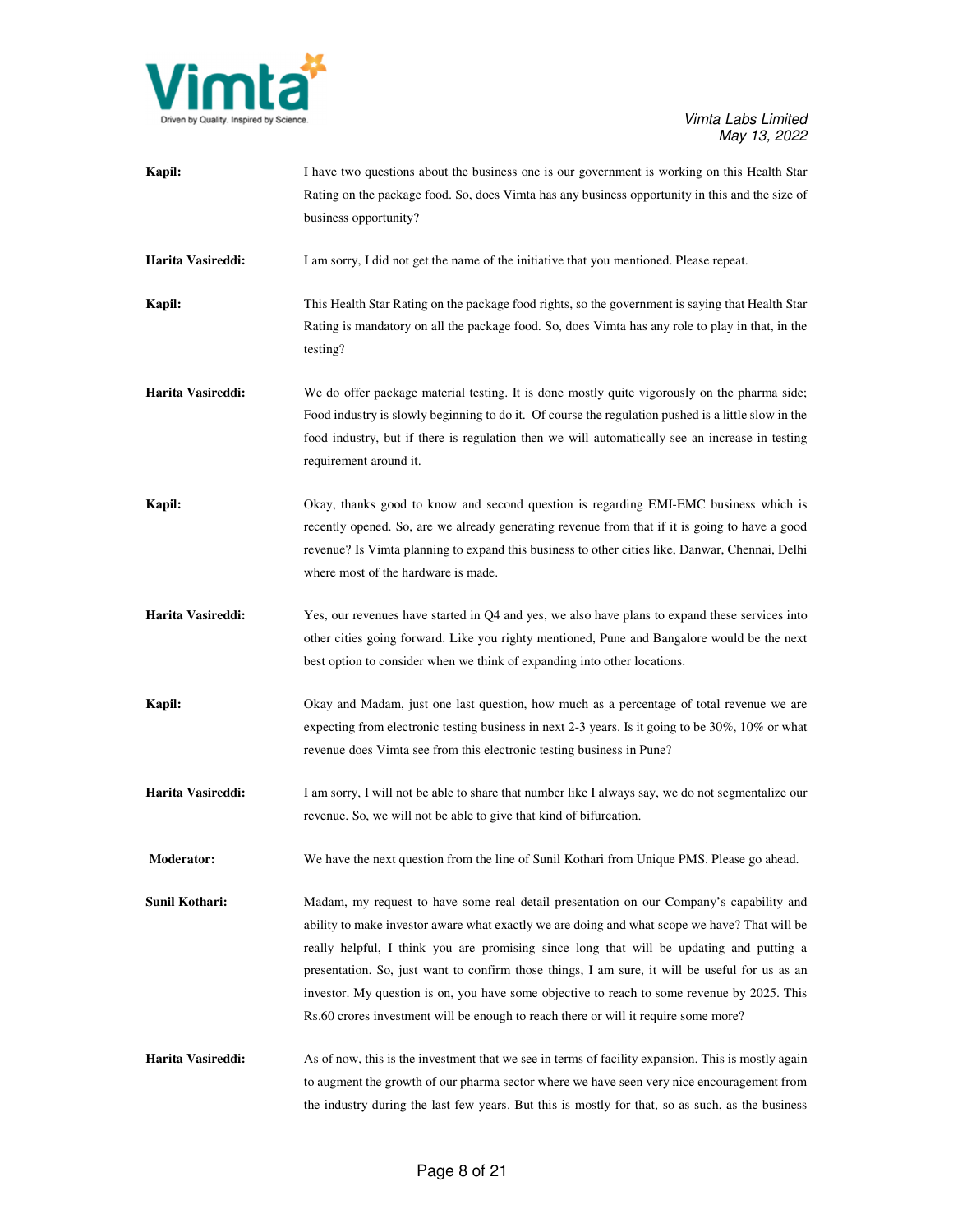

grows, we will have to keep on adding capacities we will have to keep on adding the knowledge base in the company in terms of manpower. So, those investments will continue, we will not be able to reach the Rs.500 crore plus growth target with the existing resources, obviously.

**Sunil Kothari: Right, current year and next year we are planning to do around Rs.60 crores.** 

- **Harita Vasireddi:** This is for a new building set up.
- **Sunil Kothari:** Alright, are there any other capex?
- **Harita Vasireddi:** CAPEX, we anyway take up on a year-to-year basis, looking at our prospects for the upcoming year and the regulations that keep coming into market.

**Sunil Kothari:** So, can you say, current year capex number for FY2022- FY2023?

Harita Vasireddi: We have planned approximately about Rs.50-60 crores.

- **Sunil Kothari:** And Madam, last question is what is your major priority and focus area which you would like to as a management focus onto make this growth and the opposite which is visible and feasible to exploit those fully and what is your focus area which you would like to give a trust and to overcome any hurdle?
- **Harita Vasireddi:** We have five major business verticals, first one is pharma under which we have analytical, preclinical and clinical research. So, that covers the entire, drug discovery development spectrum for us and as I have already mentioned, it is a major component of our overall revenue. So, that will remain to be our focus area and thrust area. Second one is our food business, we have done very good investments during the period of 2014-2016, so we will be driving that business aggressively as we have done so far. So, that will also remain our focus area. Clinical diagnostic, until very recently, we were primarily content with what we were doing in just these two states for Telangana and Andhra Pradesh and a little bit of business in Uttar Pradesh but we decided we want to go expand our geographic reach here and also convert our business which is majorly a B2B into a B2C kind of business. So, there we have started our expansion plan, we are testing out various models in the market. So, that will also remain our focus service for the upcoming year. E&E we just started so obviously we will put a lot of focus and effort behind it. The fifth one remains environment, it is not a very large component of our business. The growth prospects are not as high as in all the other sectors. So, in that one segment alone, I would say that we do not see any big numbers happening, but even in that business, we have expanded our reach and set up satellite offices in Delhi and Kolkata. So, that is also yielding us good result in environmental testing.

**Sunil Kothari:** Madam, this B2C experience for the three, let us take diagnosis, how competition, what is your gut feel about the success.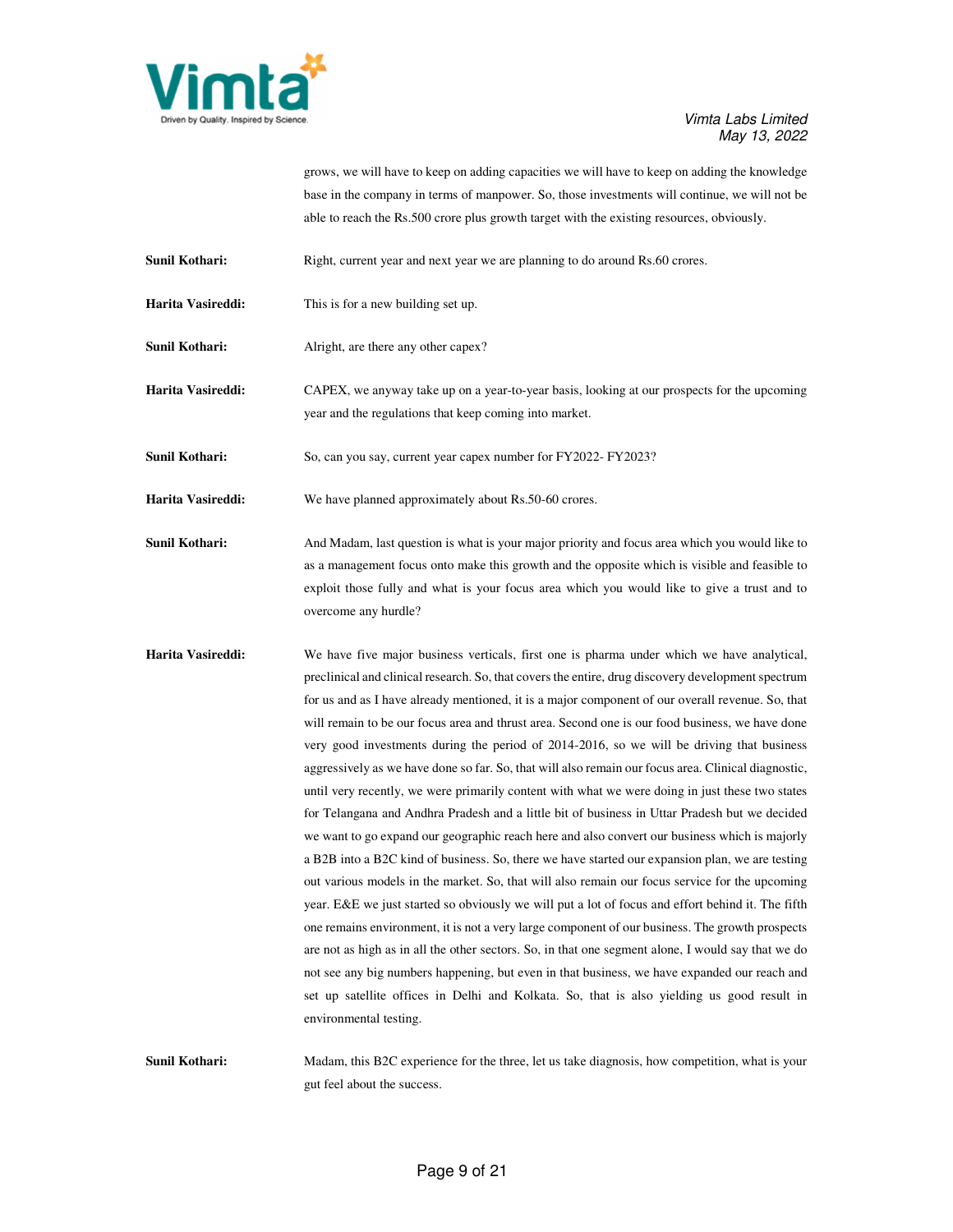

| Harita Vasireddi: | Your voice was getting broken. Can you please repeat.                                                                                                                                                                                                                                                                                                                                                                                                     |
|-------------------|-----------------------------------------------------------------------------------------------------------------------------------------------------------------------------------------------------------------------------------------------------------------------------------------------------------------------------------------------------------------------------------------------------------------------------------------------------------|
| Sunil Kothari:    | Yes, Madam regarding this B2C diagnostic laboratory business, how is your experience about<br>the competition, what is your gut feel about major success?                                                                                                                                                                                                                                                                                                 |
| Harita Vasireddi: | B2C as a first step, baby step that we have taken is in Hyderabad location. So, here our brand is<br>known, so there is a good acceptance in most of our B2C centers that we have opened up. But<br>in newer areas, we have not put too many. We have put one in Varanasi, there our experience is<br>not great, so we realized that we have to do a lot more marketing before we really open up B2C<br>centers.                                          |
| Moderator:        | Thank you. We have the next question from the line of V.P. Rajesh from Banyan Capital.                                                                                                                                                                                                                                                                                                                                                                    |
| V P Rajesh:       | Just wanted to hear your comments on the diagnostic business, if you can just give a sense of its<br>performance in fiscal year 2022, qualitatively and just see what you are thinking about it in the<br>next financial year? Thank you.                                                                                                                                                                                                                 |
| Harita Vasireddi: | Diagnostics we were expecting it to perform better, but it really did not perform to the level of<br>our expectation. But having said that we have gone into new territories that is in Delhi and in<br>Kolkata. So, it is going to take a little more time, we have very strong players in that market. So,<br>our efforts are sincere, our efforts are aimed at getting more penetration into the market, we feel<br>this will take a little more time. |
| V P Rajesh:       | Okay, in terms of capacity utilization what is it looking like for you in that business.                                                                                                                                                                                                                                                                                                                                                                  |
| Harita Vasireddi: | Our Delhi and Kolkata labs capacity utilization is only probably around 30%-40%, but again<br>capacity is quite elastic for that, now we have deployed low volume instrumentation there. The<br>moment our volume, scale up, we will be able to quickly replace them with high volume<br>instrumentation.                                                                                                                                                 |
| V P Rajesh:       | Okay, and what is it in Hyderabad?                                                                                                                                                                                                                                                                                                                                                                                                                        |
| Harita Vasireddi: | Hyderabad, it is a central lab capacity utilization, is steady, it remains around 75%-80% but I<br>was mostly talking about the new regional lab that we have set up in Kolkata and Delhi.                                                                                                                                                                                                                                                                |
| <b>Moderator:</b> | Thank you. We have the next question from the line of Nagesh Rajanna from NR-Family Office.<br>Please go ahead.                                                                                                                                                                                                                                                                                                                                           |
| Nagesh Rajanna:   | My questions are two, such an outstanding performance it sustainable for the coming year is one<br>question, the second is what drove such outstanding performance in FY2022.                                                                                                                                                                                                                                                                             |
| Harita Vasireddi: | First of all, thank you for the nice encouragement. Yes, we are also very pleased with our<br>performance in this year and we believe in sustainability. Therefore, we focus on all the                                                                                                                                                                                                                                                                   |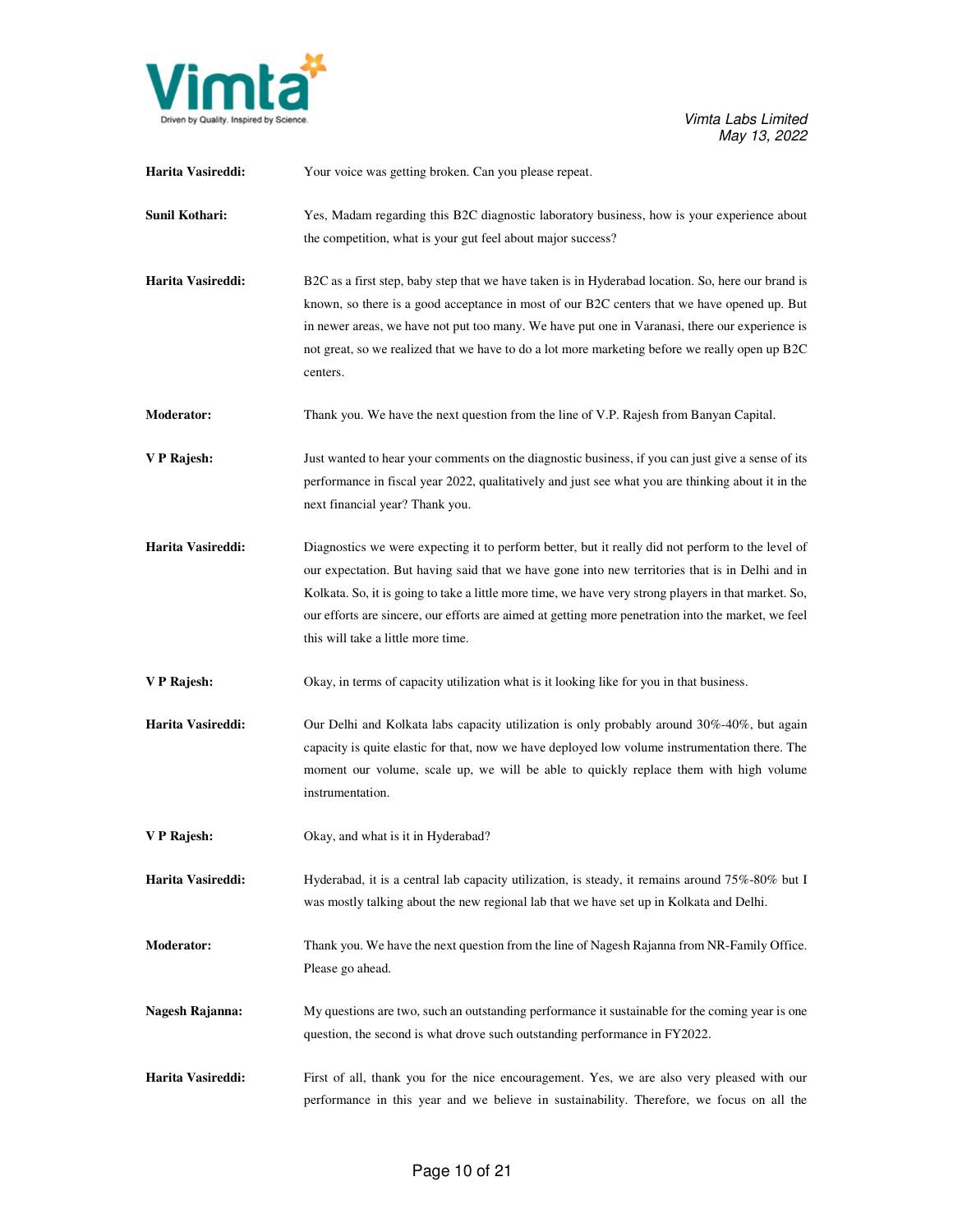

parameters that first make us stronger inward and we believe this inward strength radiates into outward strength in the market. So, we continue our focus on our quality systems, we continue investing in new technologies. We continue to have a very close nose to the ground in the market, just to get a feel of where the trends are moving and so we have remained a first-mover in terms of new services that we are able to very quickly get to the market and get the first-mover advantage. So, I have no doubt that the growth that we are experiencing now will continue in the coming years, unless of course the market situation suddenly changes, and challenges come up and this is an unknown happening. It is not that unknown things will not happen for us, but our multi-basket services make us very resilient. Our experience during the COVID years itself validates the multi basket business model that we have. So, we are very confident on our growth strategy that we have set for ourselves.

- **Nagesh Rajanna:** So, happy to hear that, in fact I, at some point of time was one of the customers for you as part of Pepsico. I used to be one the leaders and Pepsico who would actually interacts with your set up. I am very happy to hear that. But what about the margins? I think your margin has substantially grown; would you see that margins levels sustaining in the coming year?
- **Harita Vasireddi:** Margins should sustain because as the volumes go up, margins should get better. But again, margins quarter-on-quarter might vary with the mix in the services that were pushed in that quarter. Food is a very seasonal business. The margins in food will not be as high as what you would normally see in pharma. So, there will be slight fluctuation but I strongly believe that we are at a margin range that we can aim even for the upcoming years and achieve.
- **Nagesh Rajanna:** Awesome, happy to hear that. One last question, I do not see enough cash in your balance sheet but however, you do have a certain capex plan. So, where and how would you find the capex?
- **Harita Vasireddi:** We will able to manage the capex from our operating inflow, we do not see a challenge there and we do have sanctioned limits with our bankers which we are currently not using at all. So, we have enough bandwidth to manage our capex plan for the year.
- **Moderator:** We have the next question from line of Aman Vij from Astute Investment Management. Please go head.
- **Aman Vij:** My first set of questions are on the pharma business, so on the preclinical side, if you can talk about briefly like you had explained nicely last time. What is the current market size in India and what is the growth looking for the industry? Are there any frequent changes in the dynamics of requirements of our study if you can talk about the same? As well as, who are the top three players in India?
- **Harita Vasireddi:** To estimate the Indian market size, I do not think, we have exact number because most of the players are not listed companies and it is very difficult to capture the amount of business that we are doing in India. But, preclinical business for us is not only India oriented, we work in the overseas market also especially US and Europe and the global market is actually very nice. I am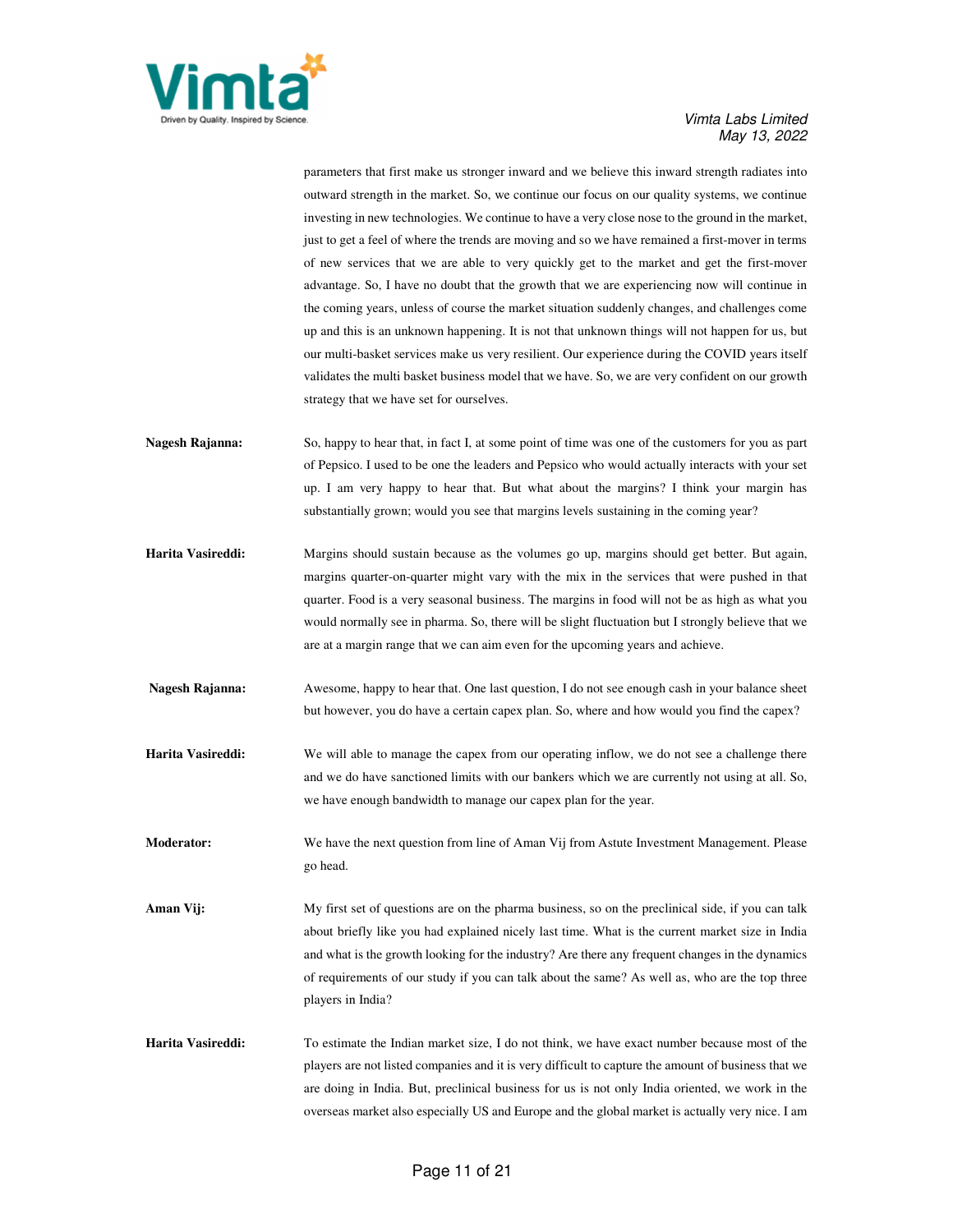

unable to recall the exact growth rate but I am sure the CAGR that is projected for the next five years is 10% plus and it is a very large market.

- Aman Vij And Madam, are we among the top three players out of India either export or domestic in preclinical? If yes, then if you can talk about who are the other one or two players.
- **Harita Vasireddi:** I think we are definitely among the top players in the market. The biggest player, I know in India is Eurofins Lab in Bangalore.
- Aman Vij: You are talking specifically about preclinical right?
- **Harita Vasireddi:** Yes.
- **Aman Vij:** Madam, estimate they will be like 2x our size, 3x our size or may be 30%-40% kind of bigger than us.
- **Harita Vasireddi:** I have not clearly looked at their numbers off late but I am sure you will be able to find them. Eurofins is also a listed company.
- Aman Vij: No in India, it is not, so India numbers they do not disclose much that is why I just according to your estimate, are not they much ahead of us?
- **Harita Vasireddi:** It will not be right for me to comment on the numbers without knowing the exact numbers.
- **Aman Vij:** Let me get it from this point of view, in terms of capability, are there any capabilities which we do not have where global giants like Eurofins have or we are equally if not better in our capabilities in preclinical part?
- **Harita Vasireddi:** Capabilities wise, we have been predominantly for the pharma services with respect to preclinical during the last two years. We have also built scientific asset to even support the agrochemical and specialty chemical industries, whereas I think Eurofins which was erstwhile Advinus, for them it is the other way round. They were mostly focused on the agrochemical and later got into pharma services. So, I am thinking there would be a very nice overlap of our services with theirs. I do not think; we would fall short in terms of capability.
- **Aman Vij:** Sorry, because I am little new on the clinical part, so when a customer is looking for a CRO player, so there will be Eurofins who is a global giant. So, how do we compete with the global giant who has a history of 10 years, 20 years working or they are trying to opposite Agrochem and specialty chem, is it like we are plus 1. They want to risk all their businesses to one player, so we get the benefit or do we have some capabilities which where we went because of our cost advantage. If you can explain a little bit on this part.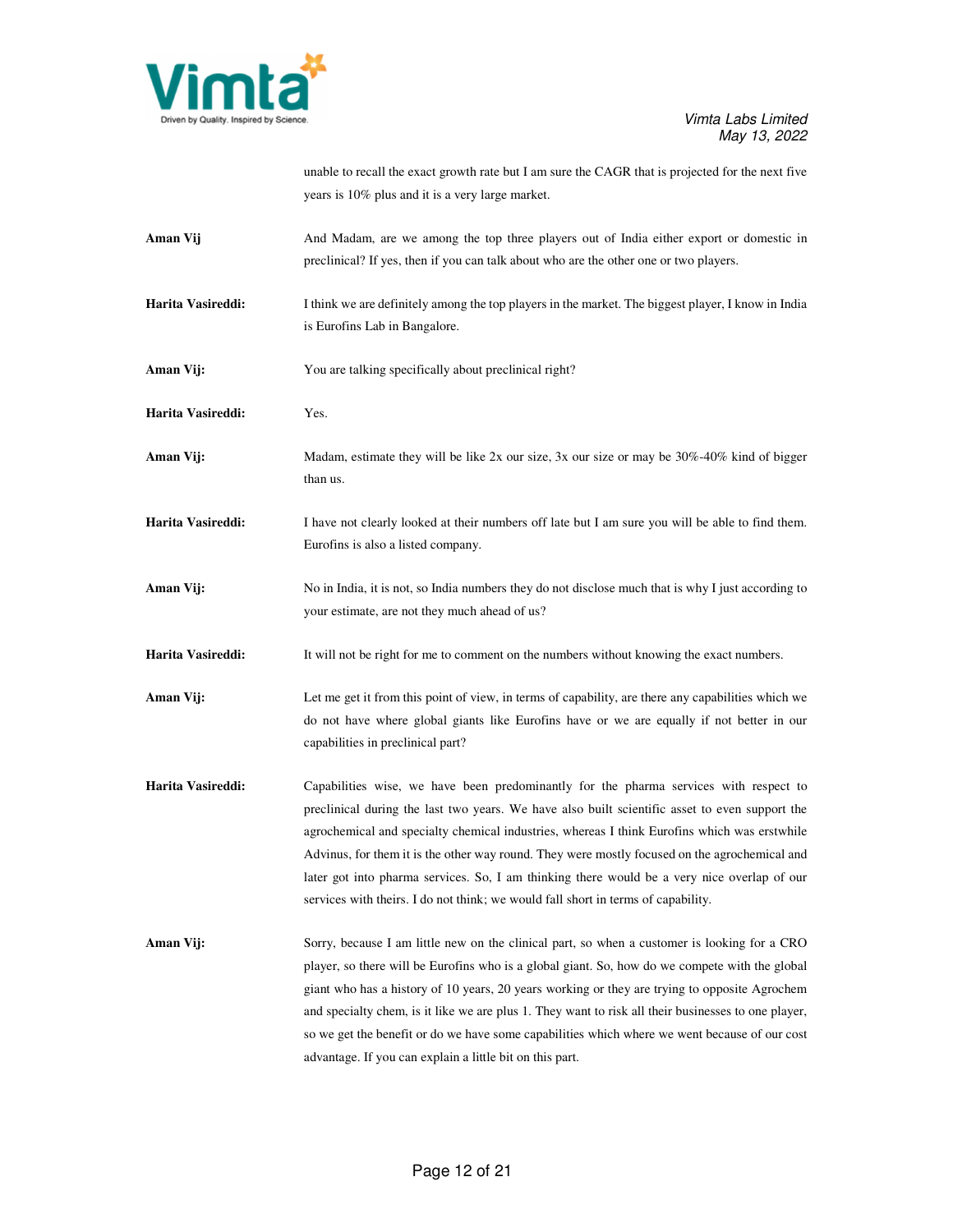

| Harita Vasireddi:       | Costing wise, I think we are comparable to any top CRO in the country. I think where the service<br>differentiated comes, is the service that you provide to the customer and inputs you are able to<br>give on the study design. So, there I think we are very strong, our service is quite speedy and<br>very effective. We are very true to the timelines that we commit to our customers and our client<br>attention is very high. So, it is mostly a word of mouth that helps us, it is a small industry all<br>said and done, the pharma world. So, we have very good reputation in preclinical services<br>especially.                                                                    |
|-------------------------|--------------------------------------------------------------------------------------------------------------------------------------------------------------------------------------------------------------------------------------------------------------------------------------------------------------------------------------------------------------------------------------------------------------------------------------------------------------------------------------------------------------------------------------------------------------------------------------------------------------------------------------------------------------------------------------------------|
| <b>Satya Sreenivas:</b> | History of Vimta is not new in preclinical. We have over two decades of experience in the studies<br>and we were only the second lab apart from Eurofins which was called Advinus, earlier. Rallis<br>was the original name that had a GLP certification. We were having a GLP certification way<br>back in the late 90's and the asset history, the service portfolio, the models Vimta offers is much<br>wider than what Eurofins or other labs in India offers. So, that is why we become a discovery<br>partner for both the domestic companies and also small and mid-size biotech companies outside<br>of India. It is a very unique set up which Vimta has in the preclinical.            |
| Aman Vij:               | Final thing of preclinical before I move on with export business which we do. Is it predominantly<br>preclinical or there are other portions also in this part?                                                                                                                                                                                                                                                                                                                                                                                                                                                                                                                                  |
| <b>Satya Sreenivas:</b> | Export business is linked to all of the pharma service sectors                                                                                                                                                                                                                                                                                                                                                                                                                                                                                                                                                                                                                                   |
| Aman Vij:               | So, if not, only pharma, it has other food and other portion also.                                                                                                                                                                                                                                                                                                                                                                                                                                                                                                                                                                                                                               |
| <b>Satya Sreenivas:</b> | Predominantly, pharma                                                                                                                                                                                                                                                                                                                                                                                                                                                                                                                                                                                                                                                                            |
| Aman Vij:               | Madam you had explained that we have a good traction in the clinical part, the PAP studies part<br>also. The order book is like 20% higher. We had discussed about the bed capacity where we are<br>and may be close the full utilization. So, any plans of expanding now given you have now clear<br>visibility on this part and also are you seeing any increase competition in this part, if you can<br>talk about these things.                                                                                                                                                                                                                                                              |
| Harita Vasireddi:       | This business is quite a mature service segment in the country, so we do not see actually the<br>number of CRO's growing, the net remains the same because even if new ones come up, there<br>could be some old ones getting shutdown. The price is more or less driven down almost to the<br>ground and is remaining stable there. So, as of now coming to your question, we do not have<br>any plans of expanding the capacities here. We still think that the capacities that we have will<br>take us through for at least this year and the next year. But if suddenly, we see very strong rise<br>in our pipeline, then of course we will be able to react quickly and add to the capacity. |
| Aman Vij:               | And Madam, you had explained that we are in touch with couple of customers on the clinical<br>trials are the PAP part, the cytokinesis or something like that, you had explained but I think<br>because of COVID or other reasons that has still not rectified. So, any visibility on that, you<br>have may be by $H1$ or by $Q1$ , $Q2$ , we will finally have such orders.                                                                                                                                                                                                                                                                                                                     |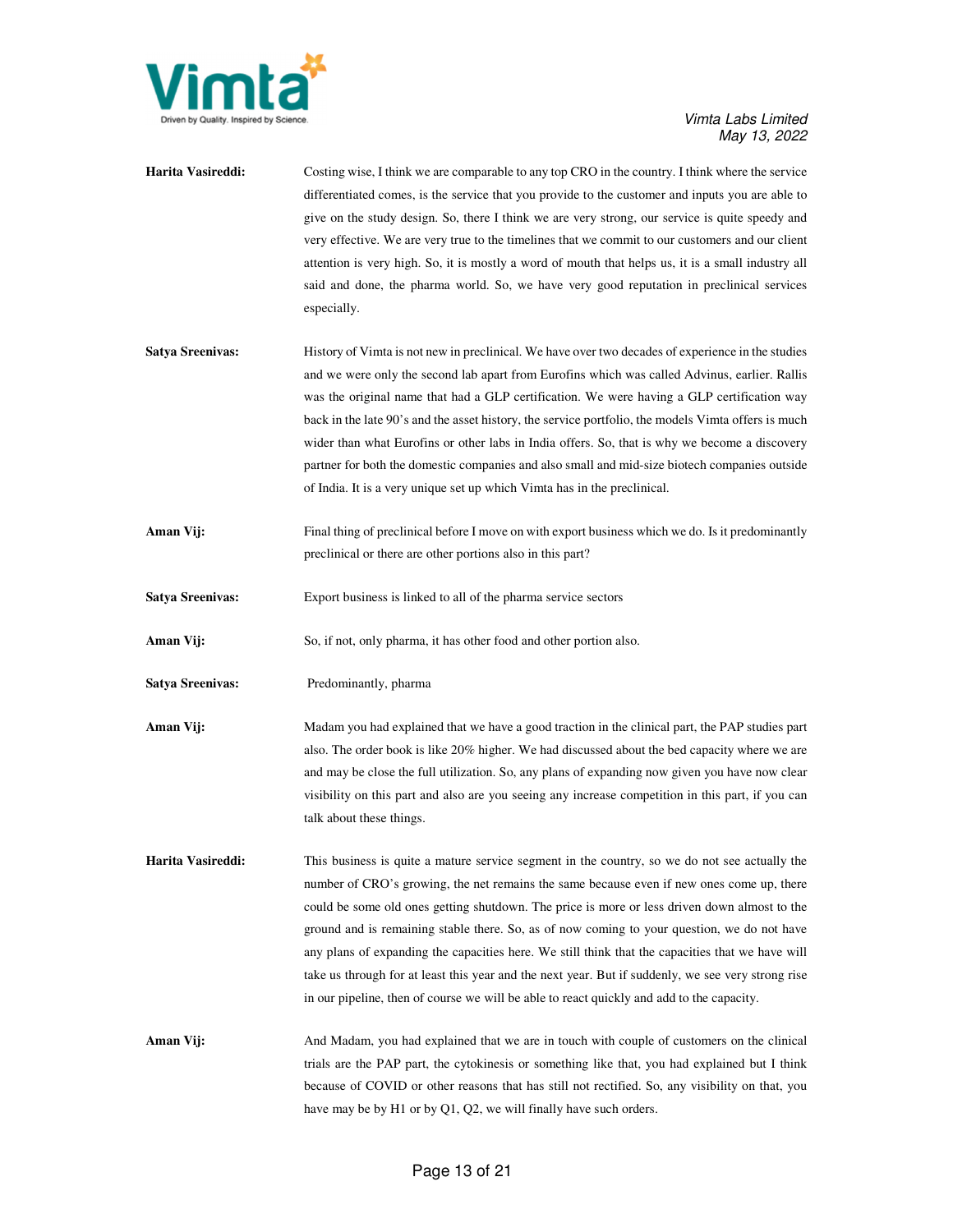

- Harita Vasireddi: Ours clients have actually not moved on those projects yet. So, we are continuous touch with them as when they are able to prioritize those projects that's when these things will move. So, as of now, it is status quo for us.
- **Aman Vij:** Madam, we cannot target any other client meanwhile because if their project is stuck, we can still try to build capability while targeting your clients.
- **Harita Vasireddi:** It is always very difficult to win the first project in any new service line. And for clinical end point studies are new so until we are able to deliver this and demonstrate that we are doing a good job. It is not very easy to go into the market and get more projects. So, our efforts are anyway there, as you rightly put up, we continue to try getting those first opportunities. We got an opportunity especially because it was COVID, may be the other players who would normally take up such projects could not deliver those, so they came to us and for us it was the same situation. So, the projects are continued to be in a backburner for these customers and we will keep pushing.
- **Aman Vij:** Madam, coming to food side, if you can explain the non-NFL part of the business which we have been doing for the last couple of years, not included in the JNPT lab, I am talking about. Is there a sudden change in the industry dynamics because I think this year we did quite well in this, I may be wrong if you can correct me on that part. If you can explain do you see very strong growth excluding JNPT part also.
- **Harita Vasireddi:** Yes, food business has been growing for us steadily, the growth rate is quite good YoY. Despite a challenging early Q2 and also the previous year, where food business was quite affected for us because of the pandemic situation. Our food business steadily grew. Now coming to future growth prospects, I believe that the growth rates that we are experiencing will continue, but here we are talking about growth those growth rates on a bigger size number. So, if you look at the absolute growth numbers, then I think we are going to experience bigger absolute numbers in the coming year.
- **Aman Vij:** On the JNPT part if you can explain, though we had a rough target of, I think the numbers that was mentioned was Rs.1 lakh for three years sample. So, that is approximately 30,000 samples a month, or sorry a year or is it 3000-4000 sample kind of a run rate. So, is this the peak utilization only we can get or because I think our capacities are may be 3x of this number. So, any ways we can may be use this facility to do other two testing or do you think the traction from imports itself is strong enough to scale this number much ahead than the historical track record.
- **Harita Vasireddi:** Now coming to NFL volume, we have to understand the FSSAI. FSSAI distributes the samples through its own mechanism to all the labs in the region that support the import sample testing. Now FSSAI has come up with its own food laboratory in Mumbai, which is the PPP that we have entered into with them. So, the objective is to do majority of the sample testing at NFL. But there will still be some samples that will go into the market because those laboratories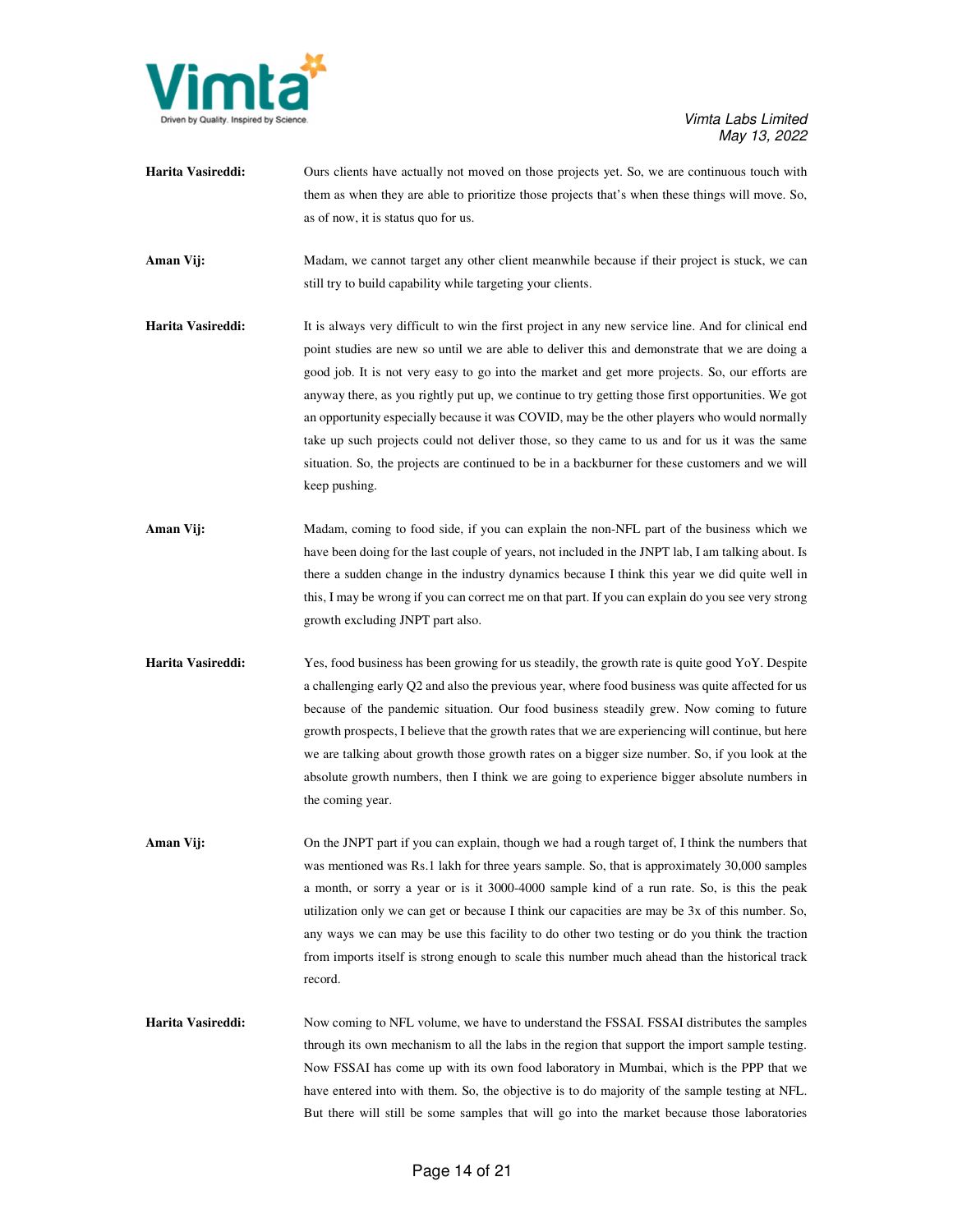

survive mostly on these samples only. So, I think the government is trying to take a very balanced view especially in these earlier years, so as to not cause any great discretion on the existing businesses there. They are trying to walk that fine line. Now, how they fine tune that balance going forward is actually a scenario that we do not know. They are not going to obviously share those things with us. So, its basically dependent on how FSSAI will move those samples into their own NFL lab in the coming year. So, we have to experience it, even I have to experience those things and I think we will take a year to really understand the mind of the regulator.

- **Aman Vij:** Madam that part you had explained very well but meanwhile are we not allowed by the contract to use this facility because the people are there, business opportunity in India is there. Cannot utilize the same lab till the time the government figures out all those things to other food testing for, I do not know may be export also may be some other kind of raw material, if you can talk about it.
- **Harita Vasireddi:** We are allowed to do other samples there but the lab is mostly designed to handle high volume of samples. So, one-off samples like what we normally have in our other seven laboratories there we will not be able to get efficiency to deliver those small size samples. That is one thing, so if we are able to hit some large volume samples in that region, we will definitely take those up at the NFL lab.
- **Aman Vij:** On the accounting part, for commission, if any, the portion of government take is that included in other expense or when we will record the revenue, we will net it off and then record it. How will it work?
- **Narahai Naidu:** This is included as part of other expenditure.

**Aman Vij:** So, the increase in other expense can be linked to this increasing scaling of our JNPT division

**Management:** Yes, one reason for other expense increase for the quarter is commission on NFL revenue we have provided for.

Aman Vij: And ease off writing in the employer expense. Madam, finally on the electronic business if you can briefly talk about, are we targeting only a particular sector like and if there is an opportunity to do target other also. What is the feedback as of now? Yes, its very early days but the typical order size will be in lakhs or will it be in crores also. My point is do we require 100 customers to eventually fully utilize that capacity or even 10, 15, 20 customers should be enough over a period of time.

**Harita Vasireddi:** That is a very nice question. First, I will address the part about the what industries will target. So, Hyderabad is hub for defence component manufacturer because there are defense government institutes here so there is a very nice ecosystem of suppliers in Hyderabad, so that will be our target number 1. Coming to the size of the projects, they can be mostly in lakhs but it will be great to have customers in the size of crores, it is quite possible to have such a customer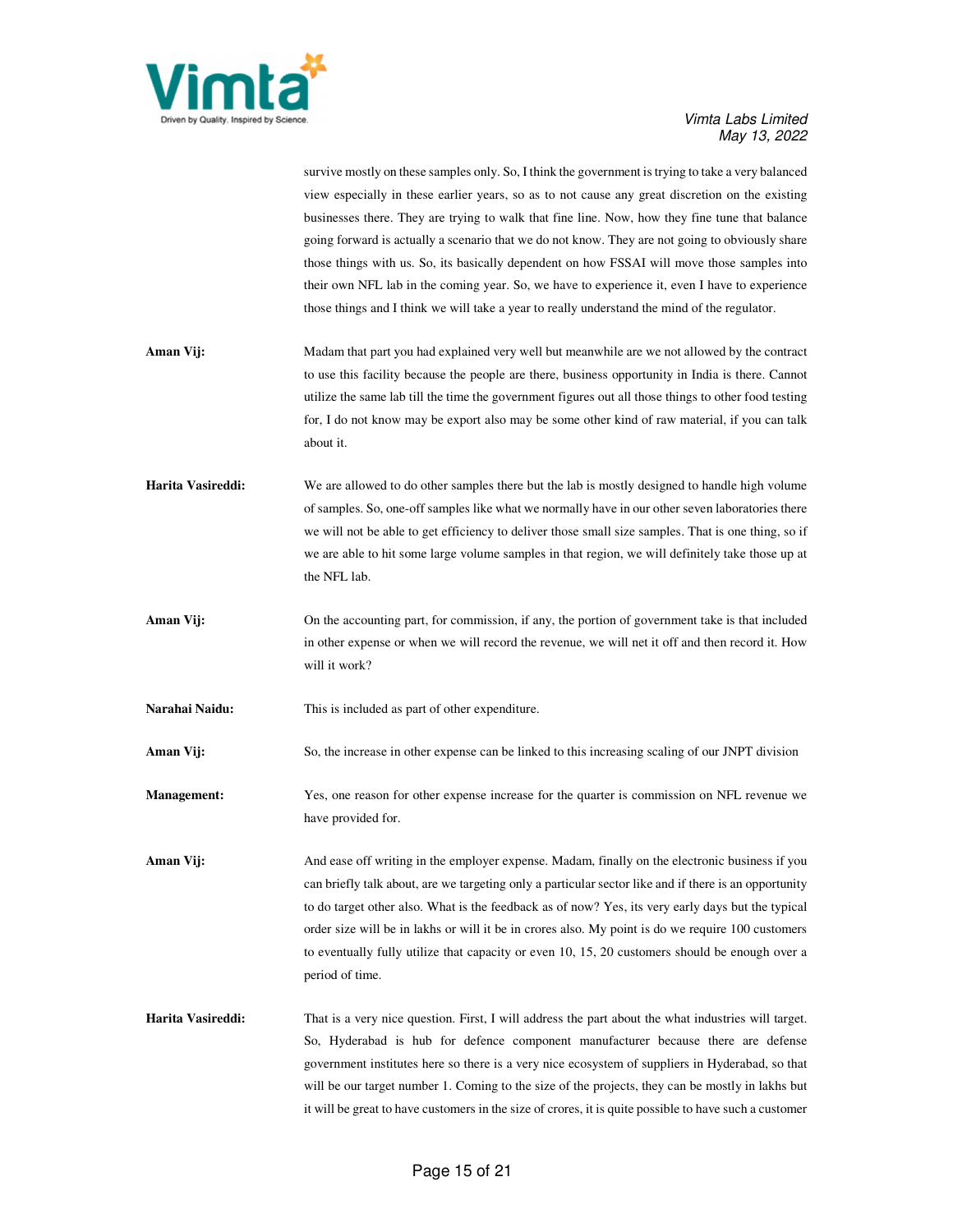

provided we become a strategic partner for one of the MNC for their R&D projects in India. So, both are possible but typically I would say, the probability is more on having projects sizes which are in lakhs.

- Aman Vij: Just one clarification. So, when we talk about defence is it mostly import related, is it R&D or even say India is talking a lot about trying to manufacture in defense sector. Will we get benefit of all these three opportunities? Which opportunities are we looking at?
- **Harita Vasireddi:** I think it is mostly for our domestic consumption.
- Aman Vij: So, with manufacturing increasing we should get more traction in this business, provided we get more customers.
- **Harita Vasireddi:** Yes.
- **Aman Vij:** Thank you so much for answering the question patiently and Madam on the quarterly con call part, yes, we understand sometime there is not big update but Madam, you can always have a half-an-hour call and the reason I am asking is because we have set up two new businesses in the last quarter and there was hardly any updates we could get. So, may be for one year till the business stabilizes if possible do it quarterly, you can change the time period. There is no fix amount, many companies do a half an hour quarterly call and may be half yearly we can do one hour call. Because there is lot of moving part in our business, we are also testing water. So, the only way, we can get update is through such con call and in worse case if you cannot do con call at least have a quarterly presentation upload so that we can get an idea about updates that has happened in the quarter.
- **Harita Vasireddi:** We will definitely put up our presentation that is updated every quarter and on the calls your input is well taken, we will definitely consider it.
- **Moderator:** Thank you. We have the next question from the line of Dilip Sahu who is an individual investor. Please go ahead.
- **Dilip Sahu:** Madam my question was in last-to-last con call you had said there were logistical issues regarding our exports business in terms of engaging the client as well as the client sending samples etc. My question is are we on track now that the COVID years are over and give me some color on the export business how it shaping up, what kind of proportion of our revenue comes from exports?
- **Harita Vasireddi:** I think that reference was mostly made in connection to the import of animals. We import animals for our preclinical study. So, those things have come back to normal state, no issue there. There was little challenge in getting timely standards as well which we mostly import. So, that is also no longer a concern. Coming to export business, China should have actually win better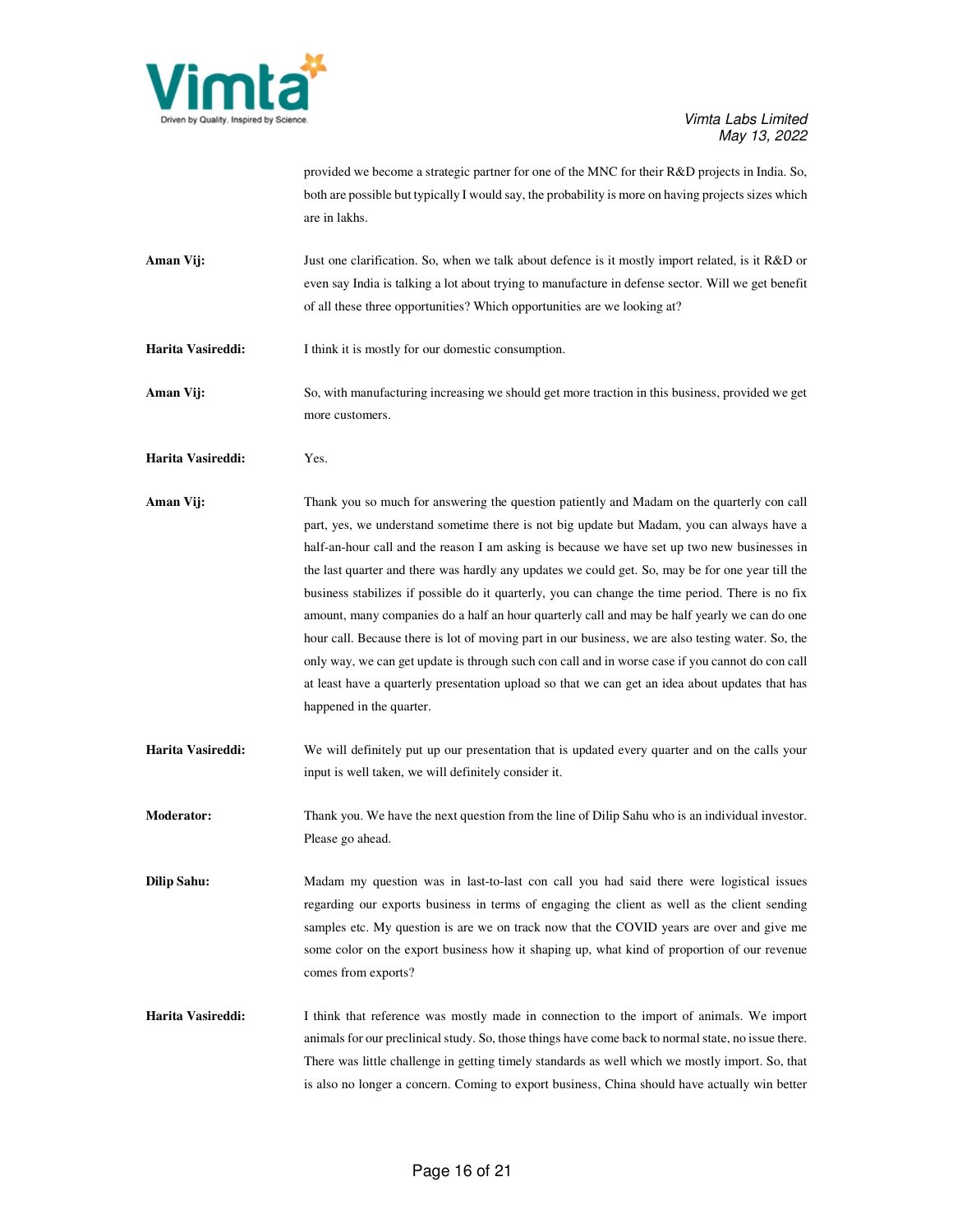

for us by now but during these last two years, that is the market that we could not access and therefore could not grow.

**Dilip Sahu:** Okay, so export a substantial portion of our revenue going forward it is going to be?

**Harita Vasireddi:** Historically, it has been around 27%-30% for us. It is our constant endeavor to make these numbers higher but as our pie is growing, we see that at the exports and domestic business both are growing parallelly.

**Dilip Sahu:** My second question was regarding EMTAC it has been two years since we have acquired this business, still not a substantial, no traction there. Can you please elaborate on some of the initiatives we are taking both in terms of capability building, filling the competency gaps as well as geographical reach out to customers in this business.

**Harita Vasireddi:** The pandemic year, especially the year 2019-2020 was very difficult for this organization they could not reach out to the customers. So, we could not actually push any more business coming in. But what we have done during this period, is we looked at our scope of services. We went ahead and expanded our scope, added a few more tests and few products to the scope. So, that way, we have strengthened our capabilities but going out into the market it has been difficult and most of the customers were not really operating, so that issue was there but this year, we hope, we will be able to push these services nicely especially because of the complemented EMI/EMC capabilities that you have at EMTAC.

**Moderator:** The next question is from the line of Dhwani Desai from Total Capital. Please go ahead.

**Dhwani Desai:** So, the first question is that our accretion of reaching in Rs.500 crores plus does come by, as whatever numbers or calculations that you have internally. Is diagnostic a very significant part, I am asking this question because we are still testing waters, trying out a lot of things on the business side. So, if does not workout the way we expect, do we see significant change in our numbers or accretion for FY2025?

**Harita Vasireddi:** As of now diagnostic is a significant portion there but if that does not work out for us, then I am not really thinking in those lines yet. If that does not work out for us then we will come up with plan B.

**Dhwani Desai:** Okay, there is a plan B, you have other consideration which can still take you to Rs. 500 crores.

**Harita Vasireddi:** Like I said, I so far have confidence on the service mix that we have decided for ourselves, targeting for ourselves to reach that number. So far, we do not have any hesitancy that something could be off but we have enough buffers built-in to manage any dip in any of our service mix. If something does not go well, then obviously we have to switch gears and push something else, that I cannot comment at this point of time.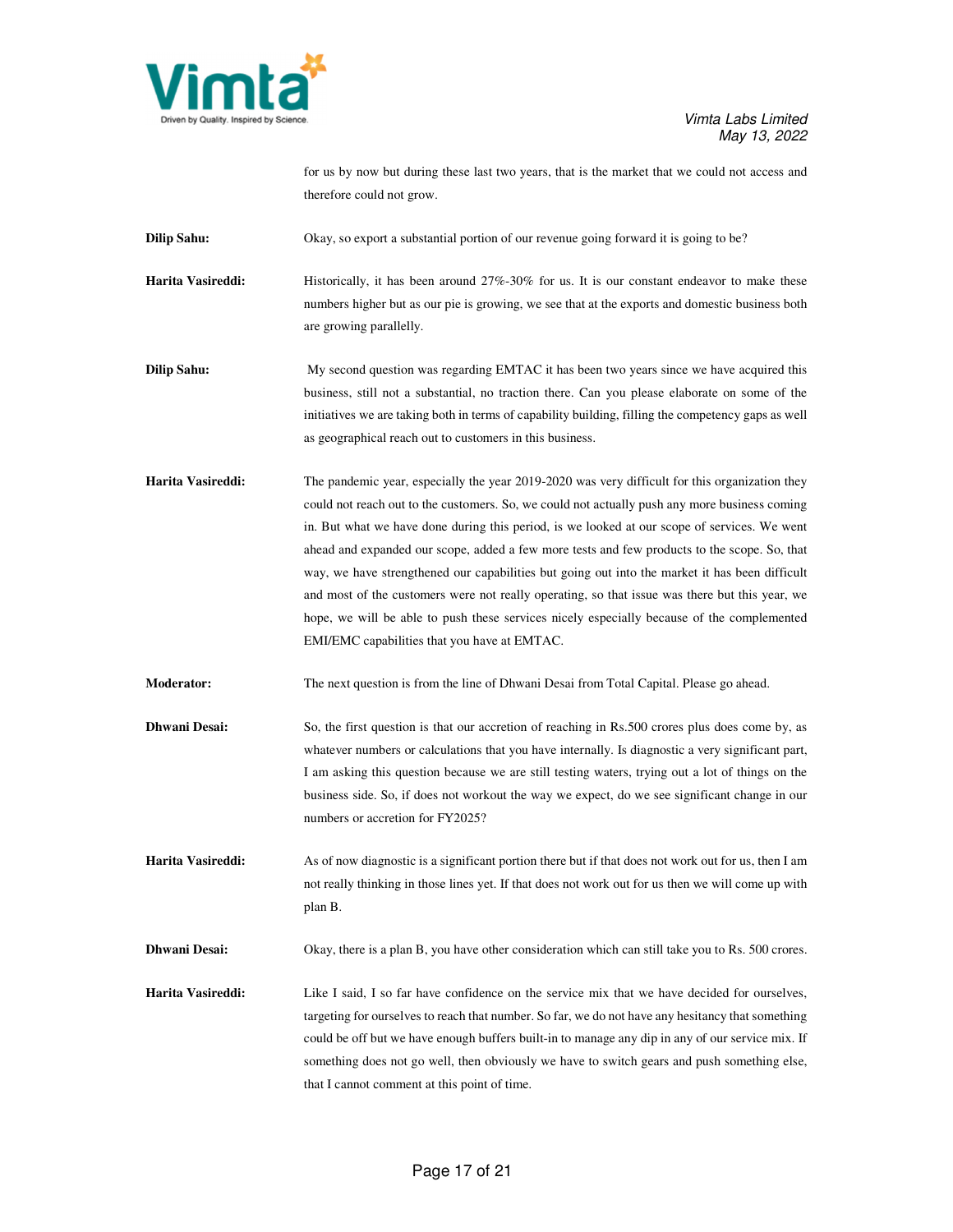

| <b>Dhwani Desai:</b> | Second question is more of a clarification so we are putting up with Rs.60 crores for a new<br>facility, this is in addition to about 20-30 crore typically capex that we do every year. So, in next<br>two years the total outflow for capex would be Rs.100 crores plus. Is that a right understanding?                                                                                                                                                                                    |
|----------------------|----------------------------------------------------------------------------------------------------------------------------------------------------------------------------------------------------------------------------------------------------------------------------------------------------------------------------------------------------------------------------------------------------------------------------------------------------------------------------------------------|
| Harita Vasireddi:    | Yes, possibly where our estimate would also be same.                                                                                                                                                                                                                                                                                                                                                                                                                                         |
| <b>Dhwani Desai:</b> | Madam, can you give more color without getting into a specific number but without JNPT, is<br>the scope for this business growing at above the 20% or we are yet to see that kind of a traction<br>in the retail business.                                                                                                                                                                                                                                                                   |
| Harita Vasireddi:    | 20% is on the higher side but we are very close to that.                                                                                                                                                                                                                                                                                                                                                                                                                                     |
| <b>Dhwani Desai:</b> | Madam, last question is that having from all our introduction one thing that it is quite clear is<br>that whenever we are multi-mover for the possible three year, we get an opportunity to get good<br>pricing with the help of the margin but as other player enter and as we scale up volume, the<br>pricing, we need to revise pricing downwards in many of our areas. So, in that context what<br>gives your confidence that we will be able to maintain this 29%-30% kind of a margin. |
| Harita Vasireddi:    | We were expecting some price compression on the pharma analytical side but we have been able<br>to counter the price reduction with very good increase in volume, thereby maintaining our<br>margins.                                                                                                                                                                                                                                                                                        |
| <b>Dhwani Desai:</b> | Okay, is it a right understanding that essentially what we are setting on is operating leverage<br>going out with higher volume and are sustaining the margins in spite of price decrease.                                                                                                                                                                                                                                                                                                   |
| Harita Vasireddi:    | Yes.                                                                                                                                                                                                                                                                                                                                                                                                                                                                                         |
| <b>Moderator:</b>    | Thank you. We have the next question from the line of Dixit Doshi from Whitestone Financial<br>Advisors. Please go ahead.                                                                                                                                                                                                                                                                                                                                                                    |
| Dixit Doshi:         | Firstly, clarification you mentioned that whatever volumes of input come from JNPT, FSSAI<br>distribute the volume to the many legs. So, in the RAP the volume was mentioned that 3000<br>samples per month that is for this leg. Right?                                                                                                                                                                                                                                                     |
| Harita Vasireddi:    | They have given an indication of volumes but there is no commitment to the lab.                                                                                                                                                                                                                                                                                                                                                                                                              |
| Dixit Doshi:         | But pre-COVID this leg was handling 3000 samples a month?                                                                                                                                                                                                                                                                                                                                                                                                                                    |
| Harita Vasireddi:    | Sorry, I did not understand. Can you please repeat.                                                                                                                                                                                                                                                                                                                                                                                                                                          |
| Dixit Doshi:         | I am not asking for the future commitments by the FASSI but prior to the COVID this leg was<br>doing around 3000 samples a month. That is a fair understanding?                                                                                                                                                                                                                                                                                                                              |
| Harita Vasireddi:    | No, FSSAI did not have any lab of its own, it was sending samples to private labs.                                                                                                                                                                                                                                                                                                                                                                                                           |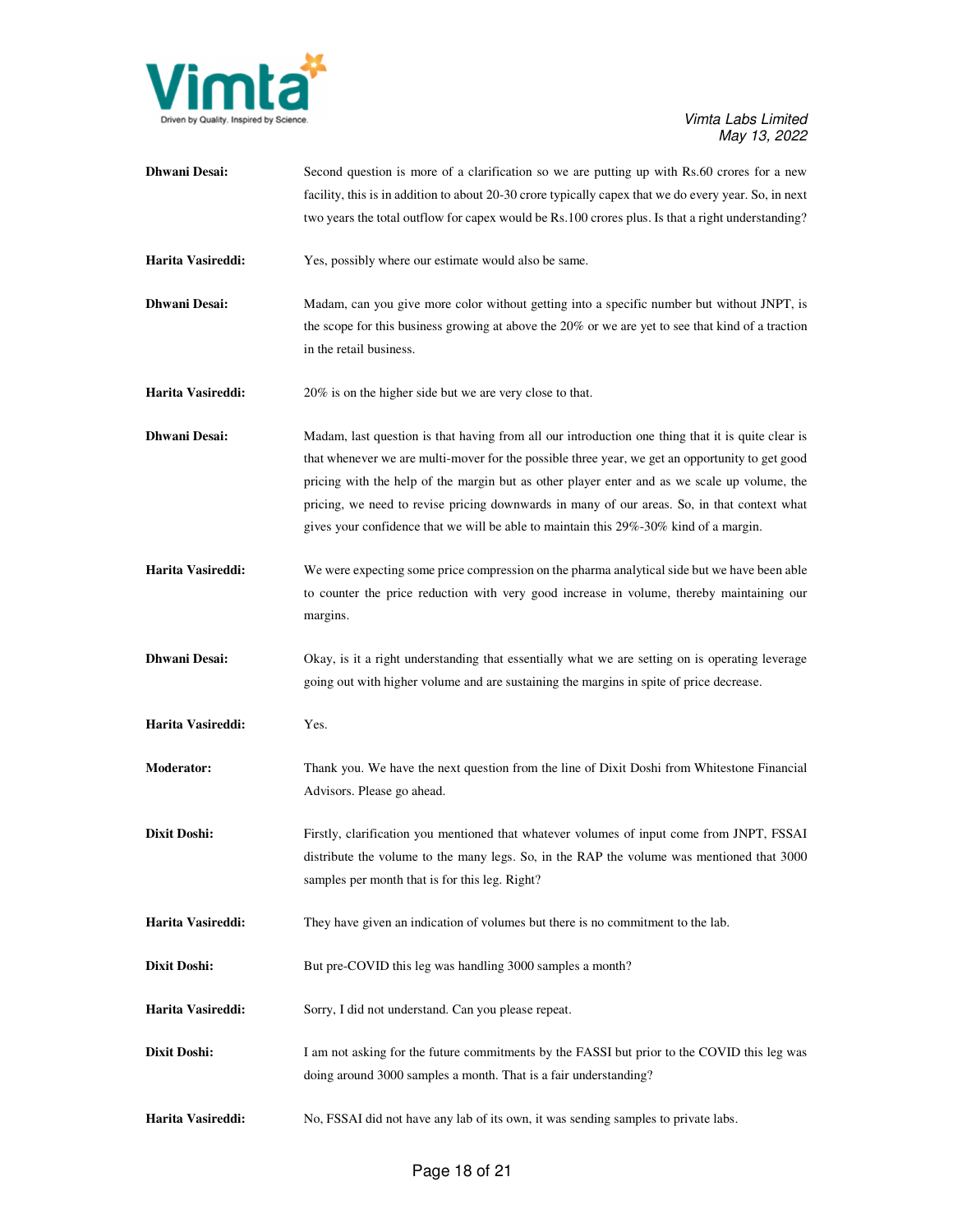

| Dixit Doshi:        | Okay, so this 3000 samples, a month mentioned in the RAP what was that?                                                                                                                                                                                                                                           |
|---------------------|-------------------------------------------------------------------------------------------------------------------------------------------------------------------------------------------------------------------------------------------------------------------------------------------------------------------|
| Harita Vasireddi:   | That is the volume that is experienced from the imports. That is the existing volume. That is the<br>market for import sample testing.                                                                                                                                                                            |
| Dixit Doshi:        | Okay, my second question is in the diagnostic center how many centers we have currently,<br>diagnostic business?                                                                                                                                                                                                  |
| Harita Vasireddi:   | We have nine locations, the largest is in Hyderabad and we have substantial menu at Kolkata<br>and Delhi, rest of the places we have much smaller menu. So, totally nine locations.                                                                                                                               |
| Dixit Doshi:        | Okay, I know you do not share the percentage what we have committed to FSSAI but is it fair<br>to assume that it will be more or less near to the Ghaziabad or it be substantially higher than that.                                                                                                              |
| Harita Vasireddi:   | Ghaziabad and JNPT lab are not comparable business models.                                                                                                                                                                                                                                                        |
| Dixit Doshi:        | Okay, fine that is it from my side.                                                                                                                                                                                                                                                                               |
| <b>Moderator:</b>   | Thank we have the next question from the line of Nitesh Jain who is an individual investor.<br>Please go ahead.                                                                                                                                                                                                   |
| <b>Nitesh Jain:</b> | Just a few questions while you do not give the revenue break up for your different vertical. Could<br>you at least tell in the March quarter rise so what is number of samples that got tested at JNPT?                                                                                                           |
| Harita Vasireddi:   | Sorry, your voice was not at all clear.                                                                                                                                                                                                                                                                           |
| <b>Nitesh Jain:</b> | While you do not give the revenue break-up can give the number of samples that got tested in<br>JNPT for the March quarter.                                                                                                                                                                                       |
| Harita Vasireddi:   | No, we will not be able to share that information.                                                                                                                                                                                                                                                                |
| <b>Nitesh Jain:</b> | Okay at least on the pharma side, you said, you are doing very good. So, was there a good<br>revenue jump from the December quarter to the March quarter? Are we seeing the traction<br>quarter-on-quarter?                                                                                                       |
| Harita Vasireddi:   | Your voice is not clear.                                                                                                                                                                                                                                                                                          |
| <b>Nitesh Jain:</b> | On the pharma side of the business, you said you are seeing a very good traction in order flow<br>also. So, are we seeing a great increase in the business from the December quarter to the March<br>quarter? What I want to ask you, is there a quarter-on-quarter increase in the growth that we are<br>seeing? |
| Harita Vasireddi:   | Yes, there was an increase.                                                                                                                                                                                                                                                                                       |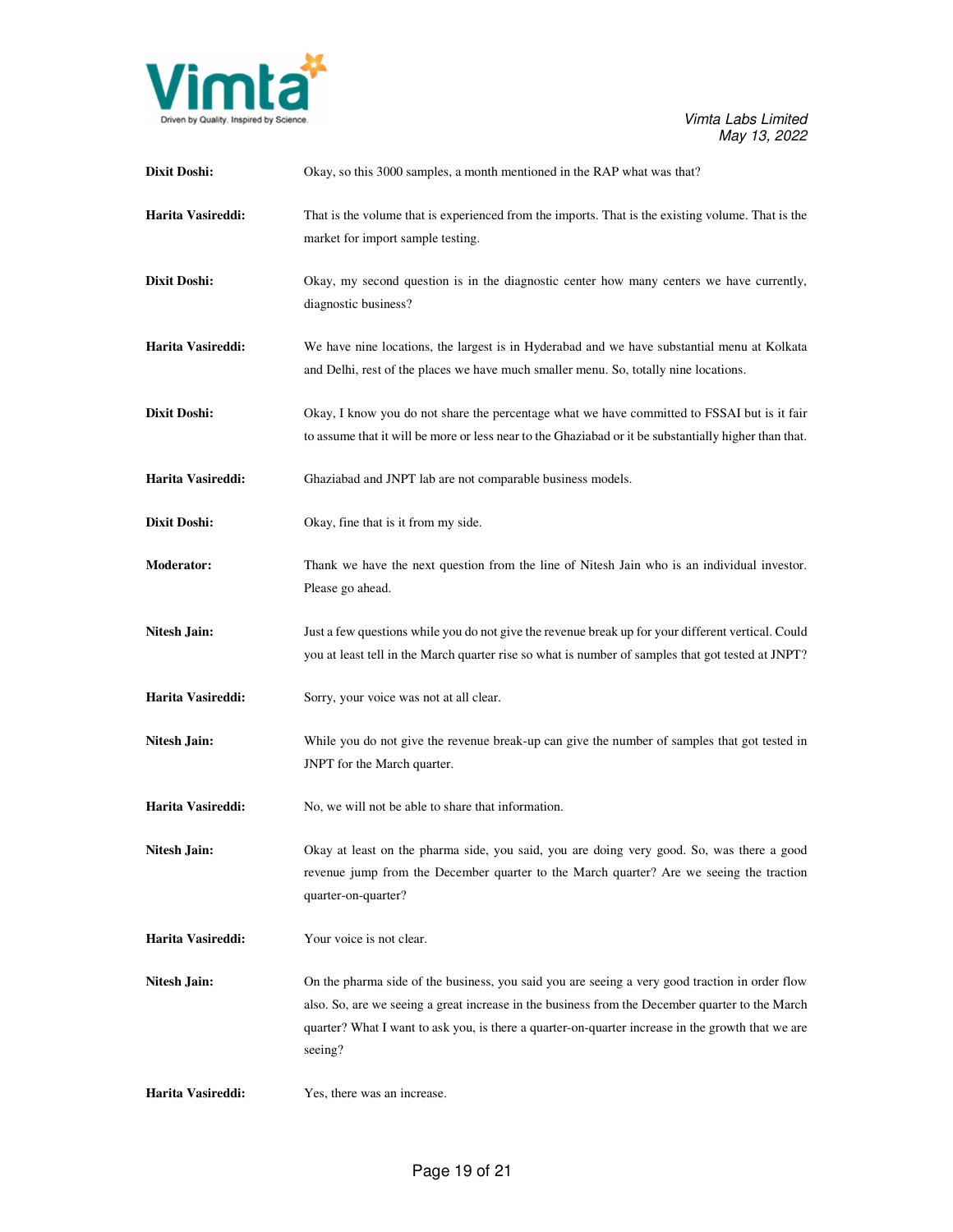

| Nitesh Jain:            | Okay, it is not possible to tell the numbers, how much should be near if it increase?                                                                                                                                                                                                                                                                                                                                                                                                                             |
|-------------------------|-------------------------------------------------------------------------------------------------------------------------------------------------------------------------------------------------------------------------------------------------------------------------------------------------------------------------------------------------------------------------------------------------------------------------------------------------------------------------------------------------------------------|
| Harita Vasireddi:       | No, that is very competitor sensitive information.                                                                                                                                                                                                                                                                                                                                                                                                                                                                |
| <b>Nitesh Jain:</b>     | Okay and on the FDA, you said you got two approvals, right? So, does that substantially help us<br>in our exports this year?                                                                                                                                                                                                                                                                                                                                                                                      |
| Harita Vasireddi:       | They are not called approvals; the approvals are given to our customers for the applications they<br>file with US FDA. So, for us we just go through such reviews or audits and the expectation is,<br>we perform well and from there comes, the customer confidence in us to work more with us.                                                                                                                                                                                                                  |
| <b>Moderator:</b>       | Thank you. We have the next question from the line of Yogansh Jeswani from Mittal Analytics.<br>Please go ahead.                                                                                                                                                                                                                                                                                                                                                                                                  |
| <b>Yogansh Jeswani:</b> | Most of the questions have been answered but a few follow-ups I have, in the beginning of the<br>call you mentioned about having a significant order book compared to what we have had so far.<br>And if you look at the margin profile that we have known for last 3-4 quarters that has improved<br>considerably from 20%-22% odd to 28% and above 30%. So, this order book that we have, do<br>we have margins in this built up which are in line with this $28\% -30\%$ range or do we see some<br>dip there? |
| Harita Vasireddi:       | No, we do not anticipate any dip as of now No.                                                                                                                                                                                                                                                                                                                                                                                                                                                                    |
| <b>Yogansh Jeswani:</b> | Madam, in terms of the capacity addition that you mentioned for Rs.60 crores and you said for<br>next two years the growth will be taken care of from this. So, beyond this capacity addition do<br>we have more scope to increase in the same facility or will be the max out of post this?                                                                                                                                                                                                                      |
| Harita Vasireddi:       | I just want to clarify we will be beginning the construction of the new facility this year. It will<br>take two years to complete the facility and make it ready for occupying it. So, we are actually<br>going to start building it now. Did I answer your question completely?                                                                                                                                                                                                                                  |
| Yogansh Jeswani:        | Yes, Madam that was sensible. Madam next thing would be on the EMTAC investment that we<br>have done. So, how much more investments do we need in this subsidiary any number that you<br>could share?                                                                                                                                                                                                                                                                                                             |
| Harita Vasireddi:       | They might have a capex investment of about Rs.70 lakhs to Rs.1 crore during the year, again<br>depends on the customers that we are able to build for that organization. Depending on the<br>interest for the services we will add respective capex.                                                                                                                                                                                                                                                             |
| Yogansh Jeswani:        | Okay, so this will be small and a gradual scale up business there, in the overall capex.                                                                                                                                                                                                                                                                                                                                                                                                                          |
| Harita Vasireddi:       | Yes.                                                                                                                                                                                                                                                                                                                                                                                                                                                                                                              |